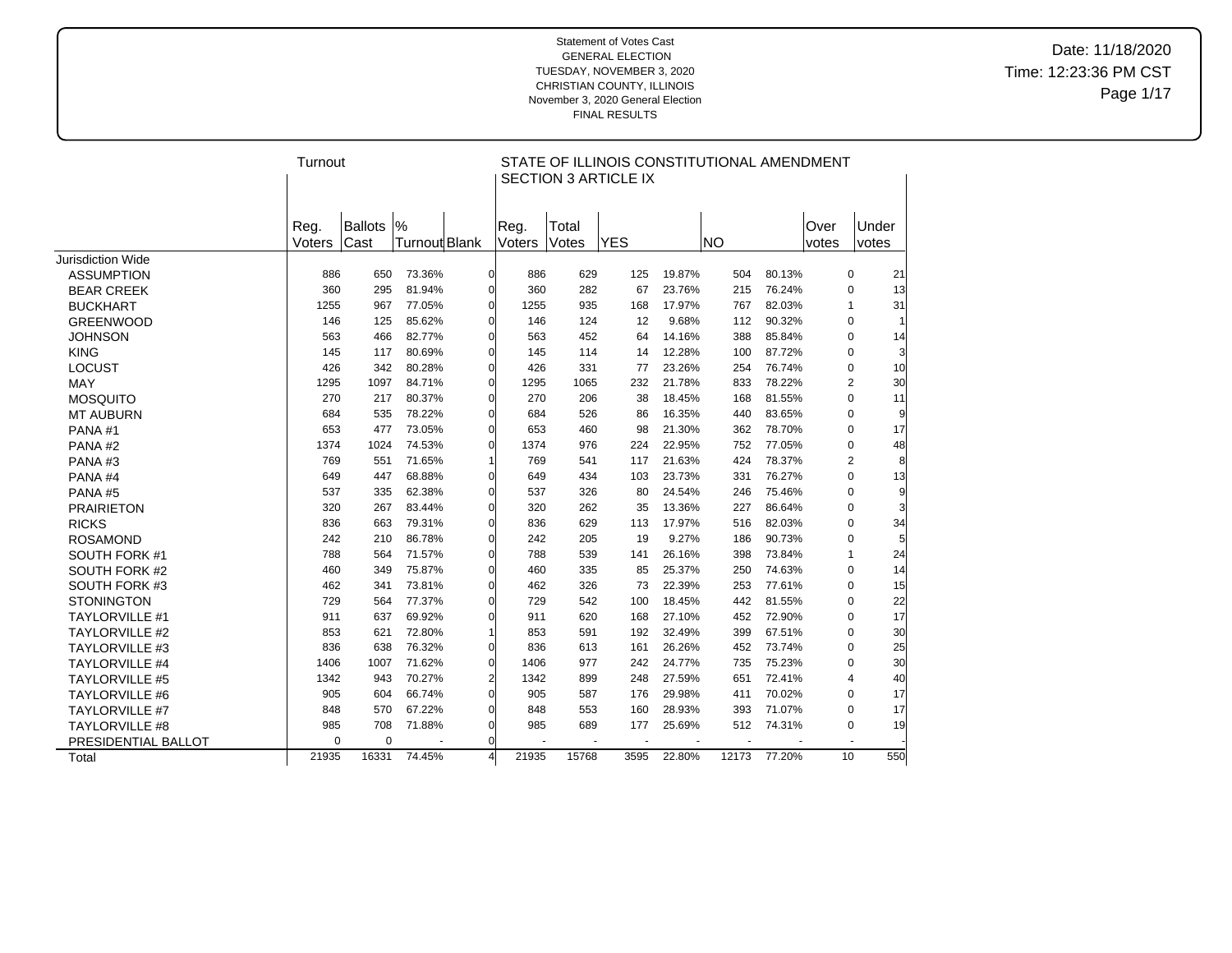|                       |          |          |                     |        |                            |        | PRESIDENT AND VICE PRESIDENT OF THE UNITED STATES |                          |                                  |       |                          |                          |                          |       |                |             |  |
|-----------------------|----------|----------|---------------------|--------|----------------------------|--------|---------------------------------------------------|--------------------------|----------------------------------|-------|--------------------------|--------------------------|--------------------------|-------|----------------|-------------|--|
|                       | Reg.     | Total    | (JOSEPH R.<br>BIDEN |        | (DONALD J.<br><b>TRUMP</b> |        | <b>HOWIE</b><br><b>HAWKINS</b>                    |                          | <b>(GLORIA LA</b><br><b>RIVA</b> |       | (BRIAN<br><b>CARROLL</b> |                          | ,(JO<br><b>JORGENSEN</b> |       | (KASEY         | I(SHAWN     |  |
|                       | Voters   | Votes    | (KAMALA D.          |        | (MICHAEL R.                |        | (ANGELA                                           |                          | (LEONARD                         |       | (AMAR PATEL              |                          | (JEREMY                  |       | WELLS (W)      | HOWARD (W)  |  |
| Jurisdiction Wide     |          |          |                     |        |                            |        |                                                   |                          |                                  |       |                          |                          |                          |       |                |             |  |
| <b>ASSUMPTION</b>     | 886      | 648      | 149                 | 22.99% | 485                        | 74.85% | 2                                                 | 0.31%                    | 0                                |       | 2                        | 0.31%                    | 10                       | 1.54% | 0              | $\mathbf 0$ |  |
| <b>BEAR CREEK</b>     | 360      | 292      | 65                  | 22.26% | 223                        | 76.37% | 1                                                 | 0.34%                    | $\overline{0}$                   |       | $\Omega$                 | $\overline{\phantom{a}}$ | 3                        | 1.03% | $\overline{0}$ | $\Omega$    |  |
| <b>BUCKHART</b>       | 1255     | 961      | 226                 | 23.52% | 712                        | 74.09% | 5                                                 | 0.52%                    | 0                                |       | 2                        | 0.21%                    | 16                       | 1.66% | $\overline{0}$ | O           |  |
| <b>GREENWOOD</b>      | 146      | 123      | 12                  | 9.76%  | 107                        | 86.99% | 1                                                 | 0.81%                    | -1                               | 0.81% |                          |                          | 2                        | 1.63% | $\overline{0}$ | ∩           |  |
| <b>JOHNSON</b>        | 563      | 463      | 87                  | 18.79% | 370                        | 79.91% | 2                                                 | 0.43%                    | 0                                |       | 0                        |                          | 4                        | 0.86% | $\overline{0}$ |             |  |
| <b>KING</b>           | 145      | 117      | 19                  | 16.24% | 97                         | 82.91% | $\Omega$                                          |                          | 0                                |       | -1                       | 0.85%                    | 0                        |       | 0              | 0           |  |
| <b>LOCUST</b>         | 426      | 340      | 96                  | 28.24% | 235                        | 69.12% |                                                   | 0.29%                    | -1                               | 0.29% | $\overline{2}$           | 0.59%                    | 5                        | 1.47% | $\overline{0}$ | $\Omega$    |  |
| <b>MAY</b>            | 1295     | 1088     | 308                 | 28.31% | 757                        | 69.58% | 5                                                 | 0.46%                    | -1                               | 0.09% | 4                        | 0.37%                    | 13                       | 1.19% | $\overline{0}$ | $\Omega$    |  |
| <b>MOSQUITO</b>       | 270      | 216      | 45                  | 20.83% | 165                        | 76.39% | $\mathbf 0$                                       | $\overline{\phantom{a}}$ | $\overline{0}$                   |       | $\Omega$                 | $\overline{\phantom{a}}$ | 6                        | 2.78% | $\overline{0}$ | $\Omega$    |  |
| <b>MT AUBURN</b>      | 684      | 534      | 122                 | 22.85% | 405                        | 75.84% | 1                                                 | 0.19%                    | $\overline{0}$                   |       | $\Omega$                 | <b>.</b>                 | 6                        | 1.12% | 0              | $\Omega$    |  |
| PANA#1                | 653      | 474      | 119                 | 25.11% | 346                        | 73.00% | 5                                                 | 1.05%                    | $\Omega$                         |       | $\overline{1}$           | 0.21%                    | 3                        | 0.63% | $\Omega$       | $\Omega$    |  |
| PANA#2                | 1374     | 1017     | 272                 | 26.75% | 721                        | 70.89% | 2                                                 | 0.20%                    | $\overline{1}$                   | 0.10% |                          | 0.10%                    | 20                       | 1.97% | $\Omega$       | $\Omega$    |  |
| PANA#3                | 769      | 545      | 151                 | 27.71% | 383                        | 70.28% | $\overline{2}$                                    | 0.37%                    | $\Omega$                         |       |                          | 0.18%                    | 8                        | 1.47% | $\mathbf 0$    | $\Omega$    |  |
| PANA#4                | 649      | 442      | 113                 | 25.57% | 325                        | 73.53% |                                                   | 0.23%                    | $\overline{0}$                   |       | $\Omega$                 | $\overline{\phantom{a}}$ | 3                        | 0.68% | $\Omega$       | $\Omega$    |  |
| PANA#5                | 537      | 333      | 85                  | 25.53% | 244                        | 73.27% | 3                                                 | 0.90%                    | $\Omega$                         |       | $\Omega$                 |                          |                          | 0.30% | $\Omega$       | $\Omega$    |  |
| <b>PRAIRIETON</b>     | 320      | 267      | 45                  | 16.85% | 218                        | 81.65% | $\Omega$                                          |                          | $\Omega$                         |       |                          | 0.37%                    | 3                        | 1.12% | $\mathbf 0$    | $\Omega$    |  |
| <b>RICKS</b>          | 836      | 659      | 134                 | 20.33% | 516                        | 78.30% | 3                                                 | 0.46%                    | 0                                |       | $\overline{2}$           | 0.30%                    | 4                        | 0.61% | $\mathbf 0$    | $\Omega$    |  |
| <b>ROSAMOND</b>       | 242      | 210      | 27                  | 12.86% | 181                        | 86.19% | $\Omega$                                          |                          | 0                                |       | $\Omega$                 |                          | 2                        | 0.95% | $\overline{0}$ |             |  |
| SOUTH FORK #1         | 788      | 560      | 171                 | 30.54% | 377                        | 67.32% | 8                                                 | 1.43%                    | $\overline{0}$                   |       |                          | 0.18%                    | 3                        | 0.54% | $\overline{0}$ | $\Omega$    |  |
| SOUTH FORK #2         | 460      | 346      | 97                  | 28.03% | 240                        | 69.36% | $\overline{2}$                                    | 0.58%                    | $\overline{1}$                   | 0.29% | $\Omega$                 | $\overline{\phantom{a}}$ | 6                        | 1.73% | $\Omega$       | $\Omega$    |  |
| SOUTH FORK #3         | 462      | 336      | 91                  | 27.08% | 237                        | 70.54% | $\Omega$                                          | ۰.                       | $\overline{0}$                   |       |                          | 0.30%                    | $\overline{7}$           | 2.08% | $\overline{0}$ | $\Omega$    |  |
| <b>STONINGTON</b>     | 729      | 560      | 138                 | 24.64% | 409                        | 73.04% | 1                                                 | 0.18%                    | -1                               | 0.18% | $\Omega$                 | $\overline{\phantom{a}}$ | 11                       | 1.96% | $\overline{0}$ | $\Omega$    |  |
| <b>TAYLORVILLE #1</b> | 911      | 625      | 186                 | 29.76% | 424                        | 67.84% | 3                                                 | 0.48%                    | $\overline{0}$                   |       |                          | 0.16%                    | 11                       | 1.76% | 0              | $\Omega$    |  |
| <b>TAYLORVILLE #2</b> | 853      | 612      | 189                 | 30.88% | 412                        | 67.32% | 3                                                 | 0.49%                    | $\overline{0}$                   |       | $\Omega$                 |                          | 8                        | 1.31% | 0              | $\Omega$    |  |
| <b>TAYLORVILLE #3</b> | 836      | 632      | 206                 | 32.59% | 414                        | 65.51% | 1                                                 | 0.16%                    | 0                                |       | $\Omega$                 | $\overline{\phantom{a}}$ | 11                       | 1.74% | 0              | $\Omega$    |  |
| TAYLORVILLE #4        | 1406     | 1003     | 287                 | 28.61% | 698                        | 69.59% | 5                                                 | 0.50%                    | -1                               | 0.10% |                          | 0.10%                    | 11                       | 1.10% | $\Omega$       | $\Omega$    |  |
| <b>TAYLORVILLE #5</b> | 1342     | 936      | 301                 | 32.16% | 625                        | 66.77% | 4                                                 | 0.43%                    | $\overline{0}$                   |       | $\Omega$                 |                          | 6                        | 0.64% | $\Omega$       | O           |  |
| <b>TAYLORVILLE #6</b> | 905      | 600      | 195                 | 32.50% | 391                        | 65.17% | 2                                                 | 0.33%                    | -1                               | 0.17% |                          | 0.17%                    | 10                       | 1.67% | 0              |             |  |
| <b>TAYLORVILLE #7</b> | 848      | 563      | 195                 | 34.64% | 357                        | 63.41% | $\overline{2}$                                    | 0.36%                    | 0                                |       |                          | 0.18%                    | 8                        | 1.42% | 0              |             |  |
| <b>TAYLORVILLE #8</b> | 985      | 702      | 204                 | 29.06% | 489                        | 69.66% | 0                                                 |                          | 0                                |       | $\Omega$                 |                          | 9                        | 1.28% | 0              |             |  |
| PRESIDENTIAL BALLOT   | $\Omega$ | $\Omega$ | $\Omega$            |        | $\Omega$                   |        | $\Omega$                                          |                          | 0                                |       | $\Omega$                 |                          | 0                        |       | $\mathbf 0$    | $\Omega$    |  |
|                       | 21935    | 16204    | 4335                | 26.75% | 11563                      | 71.36% | 65                                                | 0.40%                    | 8                                | 0.05% | 23                       | 0.14%                    | 210                      | 1.30% | $\mathbf 0$    | $\Omega$    |  |
| Total                 |          |          |                     |        |                            |        |                                                   |                          |                                  |       |                          |                          |                          |       |                |             |  |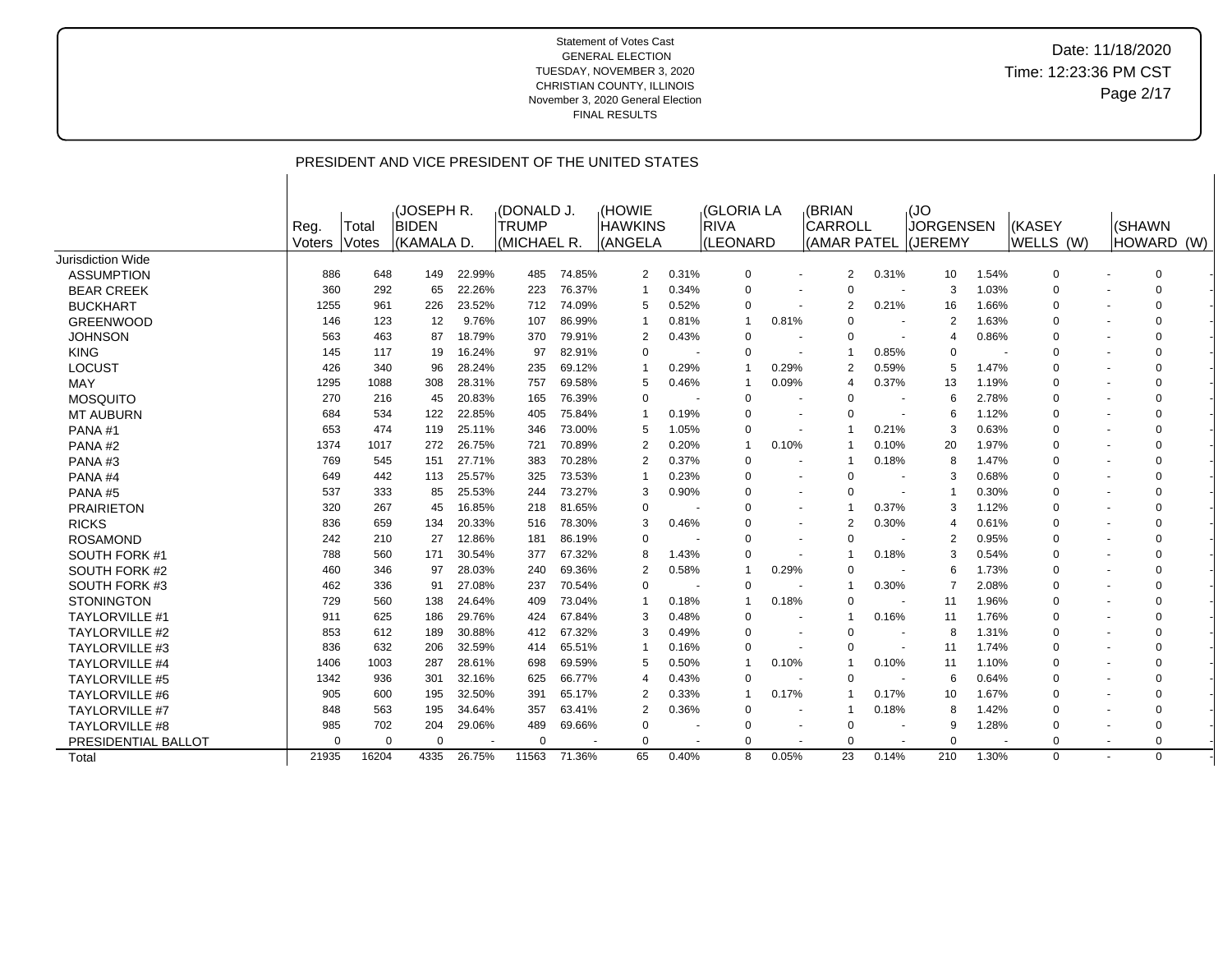Date: 11/18/2020 Time: 12:23:36 PM CST Page 3/17

|                       |                |                | PRESIDENT AND VICE PRESIDENT OF THE UNITED STATES |                              |                    |                          |                        |                                            |                          |                                     |                              |                |
|-----------------------|----------------|----------------|---------------------------------------------------|------------------------------|--------------------|--------------------------|------------------------|--------------------------------------------|--------------------------|-------------------------------------|------------------------------|----------------|
|                       | Reg.<br>Voters | Total<br>Votes | (DEBORAH<br><b>ROUSE</b><br>(SHEILA               | (W)                          | <b>(TODD CELLA</b> |                          | (BARBARA<br>BELLAR (W) | (MARK                                      |                          | (JADE<br>CHARLES (W) SIMMONS<br>(W) | Over<br>votes                | Under<br>votes |
| Jurisdiction Wide     |                |                |                                                   |                              |                    |                          |                        |                                            |                          |                                     |                              |                |
| <b>ASSUMPTION</b>     | 886            | 648            | 0                                                 | $\blacksquare$               | 0                  |                          | $\mathbf 0$            | $\mathbf 0$                                | $\ddot{\phantom{1}}$     | $\mathbf 0$                         | $\blacksquare$               | 0              |
| <b>BEAR CREEK</b>     | 360            | 292            | $\Omega$                                          |                              | 0                  |                          | $\mathbf 0$            | $\mathbf 0$                                | $\blacksquare$           | $\Omega$                            | $\blacksquare$               | $\mathbf 0$    |
| <b>BUCKHART</b>       | 1255           | 961            | 0                                                 | $\qquad \qquad \blacksquare$ | 0                  |                          | 0                      | $\mathbf 0$                                | $\overline{\phantom{a}}$ | $\Omega$                            | $\overline{\phantom{a}}$     | 1              |
| <b>GREENWOOD</b>      | 146            | 123            | 0                                                 |                              | 0                  |                          | 0                      | $\mathbf 0$                                | $\blacksquare$           | $\Omega$                            | $\blacksquare$               | $\mathbf 0$    |
| <b>JOHNSON</b>        | 563            | 463            | 0                                                 |                              | 0                  |                          | 0                      | 0                                          |                          | $\mathbf 0$                         | $\blacksquare$               | 1              |
| <b>KING</b>           | 145            | 117            | 0                                                 | $\blacksquare$               | 0                  |                          | 0                      | $\mathbf 0$                                | $\blacksquare$           | $\mathbf 0$                         | $\blacksquare$               | 0              |
| <b>LOCUST</b>         | 426            | 340            | 0                                                 | $\blacksquare$               | 0                  | $\overline{a}$           | $\mathbf 0$            | $\mathbf 0$<br>$\blacksquare$              | $\blacksquare$           | $\mathbf 0$                         | $\overline{\phantom{a}}$     | 0              |
| MAY                   | 1295           | 1088           | 0                                                 | ٠                            | 0                  |                          | 0                      | $\mathbf 0$                                | $\blacksquare$           | $\mathbf 0$                         | $\blacksquare$               | 0              |
| <b>MOSQUITO</b>       | 270            | 216            | 0                                                 | $\blacksquare$               | 0                  | $\overline{\phantom{a}}$ | 0                      | $\mathbf 0$<br>$\blacksquare$              | $\sim$                   | $\mathbf 0$                         | $\blacksquare$               | 1              |
| <b>MT AUBURN</b>      | 684            | 534            | $\Omega$                                          |                              | $\Omega$           |                          | 0                      | $\mathbf 0$                                | ٠                        | $\Omega$                            | $\blacksquare$               | 0              |
| PANA#1                | 653            | 474            | $\Omega$                                          | ٠                            | $\Omega$           |                          | 0                      | $\mathbf 0$                                | $\blacksquare$           | $\Omega$                            | $\qquad \qquad \blacksquare$ | 1              |
| PANA#2                | 1374           | 1017           | $\Omega$                                          | ٠                            | $\Omega$           |                          | $\Omega$               | $\mathbf 0$<br>$\blacksquare$              | $\overline{\phantom{a}}$ | $\Omega$                            | $\blacksquare$               | $\mathbf 0$    |
| PANA#3                | 769            | 545            | $\Omega$                                          |                              | 0                  |                          | 0                      | $\mathbf 0$                                | $\blacksquare$           | $\Omega$                            | $\blacksquare$               | 0              |
| PANA#4                | 649            | 442            | 0                                                 | ٠                            | 0                  |                          | 0                      | $\mathbf 0$                                |                          | 0                                   | $\blacksquare$               | 1              |
| PANA#5                | 537            | 333            | 0                                                 |                              | 0                  |                          | 0                      | $\mathbf 0$                                |                          | $\mathbf 0$                         | $\overline{\phantom{a}}$     | 0              |
| <b>PRAIRIETON</b>     | 320            | 267            | 0                                                 |                              | $\Omega$           |                          | 0                      | $\mathbf 0$                                |                          | $\mathbf 0$                         | $\ddot{\phantom{1}}$         | $\mathbf 0$    |
| <b>RICKS</b>          | 836            | 659            | 0                                                 | ٠                            | 0                  |                          | 0                      | $\mathbf 0$<br>$\overline{\phantom{a}}$    | $\overline{\phantom{a}}$ | $\mathbf 0$                         | $\overline{\phantom{a}}$     | $\mathbf 0$    |
| <b>ROSAMOND</b>       | 242            | 210            | 0                                                 | ٠                            | 0                  |                          | 0                      | $\overline{0}$<br>$\overline{\phantom{a}}$ | $\blacksquare$           | $\overline{0}$                      | $\blacksquare$               | $\mathbf 0$    |
| SOUTH FORK #1         | 788            | 560            | $\Omega$                                          | ٠                            | $\Omega$           |                          | $\mathbf 0$            | $\Omega$                                   | $\overline{\phantom{a}}$ | $\Omega$                            | $\overline{a}$               | $\mathbf 0$    |
| SOUTH FORK #2         | 460            | 346            | 0                                                 | ٠                            | 0                  | $\sim$                   | 0                      | $\mathbf 0$<br>$\blacksquare$              | $\overline{\phantom{a}}$ | $\mathbf 0$                         | $\overline{\phantom{a}}$     | $\mathbf{1}$   |
| SOUTH FORK #3         | 462            | 336            | 0                                                 | ٠                            | 0                  |                          | 0                      | $\mathbf 0$                                | $\blacksquare$           | $\mathbf 0$                         | $\blacksquare$               | $\mathbf 0$    |
| <b>STONINGTON</b>     | 729            | 560            | 0                                                 | $\blacksquare$               | 0                  | $\sim$                   | 0                      | $\mathbf 0$<br>$\blacksquare$              | $\sim$                   | $\mathbf 0$                         | $\sim$                       | 0              |
| <b>TAYLORVILLE #1</b> | 911            | 625            | 0                                                 | $\blacksquare$               | 0                  | $\sim$                   | 0                      | $\mathbf 0$<br>$\blacksquare$              | $\overline{\phantom{a}}$ | $\mathbf 0$                         | $\blacksquare$               | 1<br>11        |
| TAYLORVILLE #2        | 853            | 612            | $\Omega$                                          | $\blacksquare$               | 0                  |                          | 0                      | $\mathbf 0$<br>$\overline{\phantom{a}}$    | $\blacksquare$           | $\Omega$                            | $\blacksquare$               | 8<br>1         |
| TAYLORVILLE #3        | 836            | 632            | $\Omega$                                          | ٠                            | $\Omega$           |                          | $\Omega$               | $\mathbf 0$                                | $\overline{\phantom{a}}$ | $\Omega$                            | $\overline{\phantom{a}}$     | $\mathbf{1}$   |
| TAYLORVILLE #4        | 1406           | 1003           | 0                                                 |                              | 0                  |                          | 0                      | $\mathbf 0$                                | $\overline{\phantom{a}}$ | $\Omega$                            | $\overline{\phantom{a}}$     | $\overline{2}$ |
| <b>TAYLORVILLE #5</b> | 1342           | 936            | $\Omega$                                          |                              | $\Omega$           |                          | $\mathbf 0$            | $\mathbf 0$                                |                          | $\mathbf 0$                         | $\blacksquare$               | $\overline{2}$ |
| TAYLORVILLE #6        | 905            | 600            | 0                                                 | $\blacksquare$               | 0                  |                          | 0                      | $\mathbf 0$<br>$\overline{\phantom{a}}$    | $\sim$                   | $\mathbf 0$                         | $\blacksquare$               | 1              |
| TAYLORVILLE #7        | 848            | 563            | 0                                                 | $\blacksquare$               | 0                  | $\overline{a}$           | $\mathbf 0$            | $\mathbf 0$<br>$\blacksquare$              | $\blacksquare$           | $\mathbf 0$                         | $\overline{\phantom{a}}$     | 1              |
| TAYLORVILLE #8        | 985            | 702            | 0                                                 |                              | 0                  |                          | $\Omega$               | $\mathbf 0$                                |                          | $\mathbf 0$                         | $\blacksquare$               | 0              |
| PRESIDENTIAL BALLOT   | $\mathbf 0$    | $\mathbf 0$    | 0                                                 | $\overline{a}$               | 0                  | $\sim$                   | 0                      | 0<br>$\blacksquare$                        | $\sim$                   | 0                                   | $\sim$                       | $\mathbf 0$    |
| Total                 | 21935          | 16204          | $\mathbf 0$                                       |                              | 0                  |                          | 0                      | $\overline{0}$                             |                          | $\mathbf 0$                         |                              | 15<br>112      |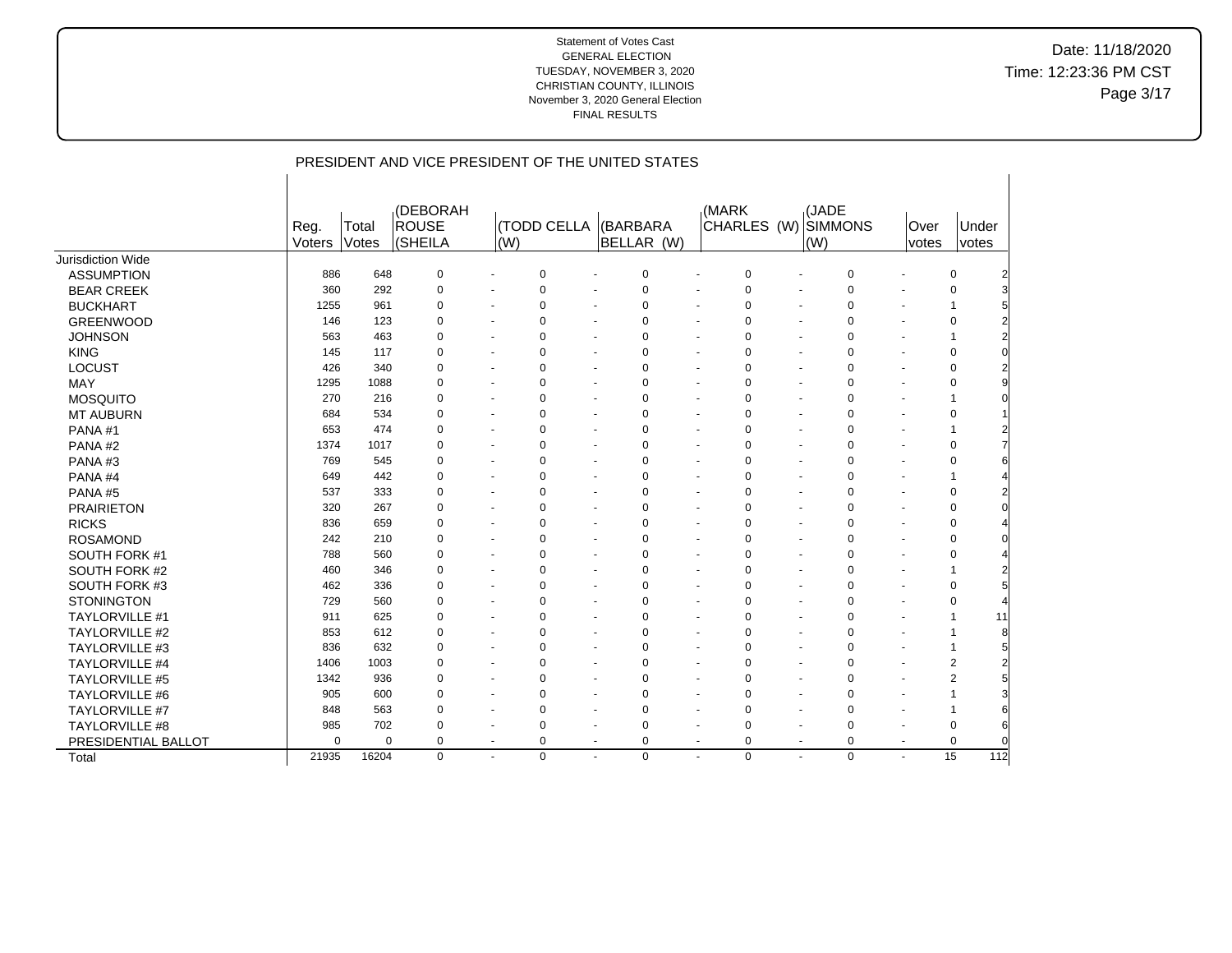### Date: 11/18/2020 Time: 12:23:36 PM CST Page 4/17

|                       |                |                | UNITED STATES SENATOR                       |        |                                 |        |                                             |       |                                       |                |                              |       |                                             |                |                |                |
|-----------------------|----------------|----------------|---------------------------------------------|--------|---------------------------------|--------|---------------------------------------------|-------|---------------------------------------|----------------|------------------------------|-------|---------------------------------------------|----------------|----------------|----------------|
|                       | Reg.<br>Voters | Total<br>Votes | <b>RICHARD J.</b><br><b>DURBIN</b><br>(DEM) |        | MARK C.<br>ICURRAN JR.<br>(REP) |        | <b>WILLIE L.</b><br><b>IWILSON</b><br>(WWP) |       | <b>DAVID F.</b><br><b>BLACK (GRN)</b> |                | <b>DANNY</b><br>MALOUF (LIB) |       | <b>LOWELL</b><br><b>MARTIN</b><br>SEIDA (W) | Over<br>votes  |                | Under<br>votes |
| Jurisdiction Wide     |                |                |                                             |        |                                 |        |                                             |       |                                       |                |                              |       |                                             |                |                |                |
| <b>ASSUMPTION</b>     | 886            | 637            | 190                                         | 29.83% | 428                             | 67.19% | 6                                           | 0.94% | 3                                     | 0.47%          | 10                           | 1.57% | 0                                           |                | 0              | 13             |
| <b>BEAR CREEK</b>     | 360            | 281            | 86                                          | 30.60% | 182                             | 64.77% | 11                                          | 3.91% | $\overline{1}$                        | 0.36%          | -1                           | 0.36% | $\Omega$                                    |                | 0              | 14             |
| <b>BUCKHART</b>       | 1255           | 955            | 257                                         | 26.91% | 659                             | 69.01% | 13                                          | 1.36% | 8                                     | 0.84%          | 18                           | 1.88% | 0                                           | $\blacksquare$ | $\Omega$       | 12             |
| <b>GREENWOOD</b>      | 146            | 125            | 17                                          | 13.60% | 107                             | 85.60% | 0                                           |       | $\Omega$                              |                | $\overline{1}$               | 0.80% | 0                                           |                | $\Omega$       | 0              |
| <b>JOHNSON</b>        | 563            | 458            | 94                                          | 20.52% | 353                             | 77.07% | 3                                           | 0.66% | $\Omega$                              | ٠              | 8                            | 1.75% | 0                                           | ٠              | $\overline{2}$ | 6              |
| <b>KING</b>           | 145            | 112            | 20                                          | 17.86% | 87                              | 77.68% | 3                                           | 2.68% | $\Omega$                              | $\blacksquare$ | 2                            | 1.79% | 0                                           | $\blacksquare$ | $\Omega$       | 5              |
| <b>LOCUST</b>         | 426            | 338            | 100                                         | 29.59% | 230                             | 68.05% | 2                                           | 0.59% | 3                                     | 0.89%          | 3                            | 0.89% | 0                                           | ٠              | $\Omega$       | 4              |
| <b>MAY</b>            | 1295           | 1069           | 310                                         | 29.00% | 725                             | 67.82% | 17                                          | 1.59% | 6                                     | 0.56%          | 11                           | 1.03% | 0                                           | $\blacksquare$ |                | 27             |
| <b>MOSQUITO</b>       | 270            | 214            | 56                                          | 26.17% | 151                             | 70.56% | 3                                           | 1.40% | -1                                    | 0.47%          | 3                            | 1.40% | 0                                           | ٠              |                | $\overline{2}$ |
| <b>MT AUBURN</b>      | 684            | 527            | 148                                         | 28.08% | 367                             | 69.64% | 2                                           | 0.38% | -1                                    | 0.19%          | 9                            | 1.71% | 0                                           | ٠              | $\Omega$       | 8              |
| PANA#1                | 653            | 471            | 145                                         | 30.79% | 312                             | 66.24% | $\overline{2}$                              | 0.42% | 5                                     | 1.06%          | $\overline{7}$               | 1.49% | 0                                           | ٠              | 0              | 6              |
| PANA#2                | 1374           | 998            | 308                                         | 30.86% | 654                             | 65.53% | 12                                          | 1.20% | 8                                     | 0.80%          | 16                           | 1.60% | 0                                           | ٠              | $\Omega$       | 26             |
| PANA#3                | 769            | 541            | 177                                         | 32.72% | 344                             | 63.59% | 3                                           | 0.55% | 6                                     | 1.11%          | 11                           | 2.03% | 0                                           | ٠              | 0              | 10             |
| PANA#4                | 649            | 439            | 148                                         | 33.71% | 271                             | 61.73% | 8                                           | 1.82% | 4                                     | 0.91%          | 8                            | 1.82% | 0                                           | ٠              | $\Omega$       | 8              |
| PANA#5                | 537            | 324            | 107                                         | 33.02% | 207                             | 63.89% | $\overline{2}$                              | 0.62% | 4                                     | 1.23%          | 4                            | 1.23% | 0                                           | ٠              | $\Omega$       | 11             |
| <b>PRAIRIETON</b>     | 320            | 262            | 59                                          | 22.52% | 193                             | 73.66% | 3                                           | 1.15% | 4                                     | 1.53%          | 3                            | 1.15% | 0                                           | ٠              |                | $\overline{4}$ |
| <b>RICKS</b>          | 836            | 653            | 161                                         | 24.66% | 465                             | 71.21% | 19                                          | 2.91% | 3                                     | 0.46%          | 5                            | 0.77% | 0                                           |                |                | 9              |
| <b>ROSAMOND</b>       | 242            | 209            | 39                                          | 18.66% | 165                             | 78.95% | 3                                           | 1.44% | -1                                    | 0.48%          | -1                           | 0.48% | 0                                           | ٠              | 0              |                |
| SOUTH FORK #1         | 788            | 550            | 207                                         | 37.64% | 320                             | 58.18% | 11                                          | 2.00% | 6                                     | 1.09%          | 6                            | 1.09% | 0                                           |                | $\Omega$       | 14             |
| SOUTH FORK #2         | 460            | 342            | 114                                         | 33.33% | 211                             | 61.70% | 8                                           | 2.34% | $\overline{2}$                        | 0.58%          | 7                            | 2.05% | $\Omega$                                    | ÷              | $\Omega$       | 7              |
| SOUTH FORK #3         | 462            | 335            | 111                                         | 33.13% | 218                             | 65.07% | 2                                           | 0.60% | -1                                    | 0.30%          | 3                            | 0.90% | 0                                           |                | 1              | 5              |
| <b>STONINGTON</b>     | 729            | 551            | 158                                         | 28.68% | 373                             | 67.70% | 10                                          | 1.81% | 4                                     | 0.73%          | 6                            | 1.09% | 0                                           | ٠              | 0              | 13             |
| <b>TAYLORVILLE #1</b> | 911            | 627            | 206                                         | 32.85% | 398                             | 63.48% | 8                                           | 1.28% | $\overline{7}$                        | 1.12%          | 8                            | 1.28% | 0                                           | ٠              | 0              | 10             |
| <b>TAYLORVILLE #2</b> | 853            | 606            | 206                                         | 33.99% | 373                             | 61.55% | 12                                          | 1.98% | $\overline{4}$                        | 0.66%          | 11                           | 1.82% | 0                                           |                | 1              | 14             |
| <b>TAYLORVILLE #3</b> | 836            | 622            | 226                                         | 36.33% | 371                             | 59.65% | 11                                          | 1.77% | $\overline{7}$                        | 1.13%          | $\overline{7}$               | 1.13% | 0                                           |                | $\Omega$       | 16             |
| <b>TAYLORVILLE #4</b> | 1406           | 973            | 304                                         | 31.24% | 628                             | 64.54% | 19                                          | 1.95% | $12 \overline{ }$                     | 1.23%          | 10                           | 1.03% | 0                                           | ٠              | $\Omega$       | 34             |
| <b>TAYLORVILLE #5</b> | 1342           | 927            | 304                                         | 32.79% | 586                             | 63.21% | 13                                          | 1.40% | 14                                    | 1.51%          | 10                           | 1.08% | 0                                           | $\blacksquare$ | $\overline{2}$ | 14             |
| <b>TAYLORVILLE #6</b> | 905            | 584            | 207                                         | 35.45% | 348                             | 59.59% | 5                                           | 0.86% | 9                                     | 1.54%          | 15                           | 2.57% | 0                                           | ٠              | 1              | 19             |
| <b>TAYLORVILLE #7</b> | 848            | 549            | 204                                         | 37.16% | 322                             | 58.65% | 7                                           | 1.28% | 8                                     | 1.46%          | 8                            | 1.46% | 0                                           | $\blacksquare$ |                | 20             |
| <b>TAYLORVILLE #8</b> | 985            | 693            | 205                                         | 29.58% | 467                             | 67.39% | 10                                          | 1.44% | 4                                     | 0.58%          | 7                            | 1.01% | 0                                           | ٠              | 0              | 15             |
| PRESIDENTIAL BALLOT   |                |                |                                             |        |                                 |        |                                             |       |                                       |                |                              |       |                                             | ٠              |                |                |
| Total                 | 21935          | 15972          | 4874                                        | 30.52% | 10515                           | 65.83% | 228                                         | 1.43% | 136                                   | 0.85%          | 219                          | 1.37% | $\mathbf 0$                                 |                | 12             | 347            |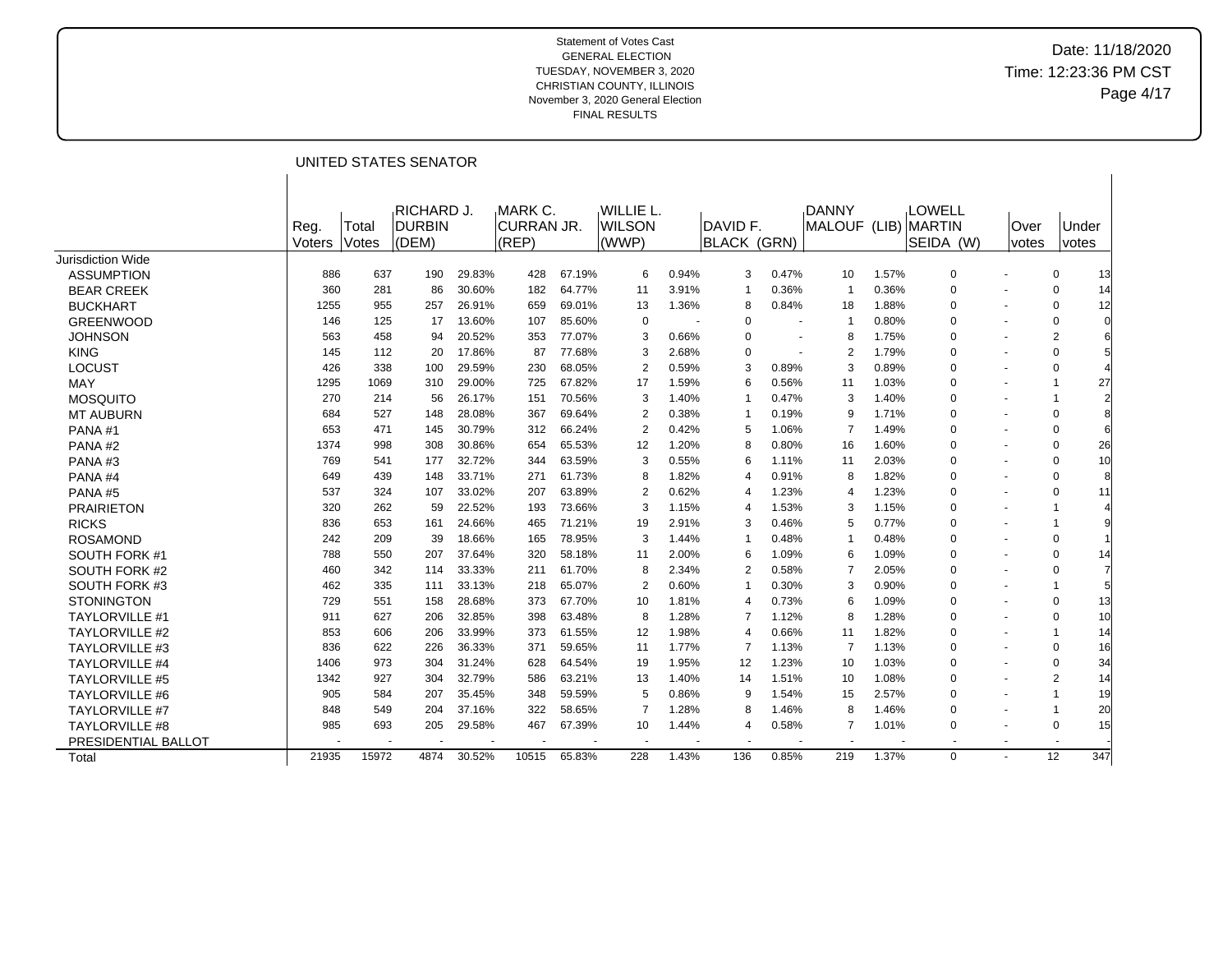|                          |                |                | CONGRESSIONAL 13TH DISTRICT REPRESENTATIVE  |        |                              |        |               |                |                |                          | STATE REPRESENTATIVE 95TH DISTRICT      |        |                          |         |                |                     |    |
|--------------------------|----------------|----------------|---------------------------------------------|--------|------------------------------|--------|---------------|----------------|----------------|--------------------------|-----------------------------------------|--------|--------------------------|---------|----------------|---------------------|----|
|                          | Reg.<br>Voters | Total<br>Votes | BETSY<br><b>DIRKSEN</b><br><b>LONDRIGAN</b> |        | <b>RODNEY</b><br>DAVIS (REP) |        | Over<br>votes | Under<br>votes | Reg.<br>Voters | Total<br>Votes           | <b>CHASE</b><br><b>WILHELM</b><br>(DEM) |        | AVERY<br>BOURNE<br>(REP) |         | lOver<br>votes | Under<br>votes      |    |
| <b>Jurisdiction Wide</b> |                |                |                                             |        |                              |        |               |                |                |                          |                                         |        |                          |         |                |                     |    |
| <b>ASSUMPTION</b>        | 886            | 639            | 147                                         | 23.00% | 492                          | 77.00% |               | 0              | 11<br>886      | 634                      | 160                                     | 25.24% | 474                      | 74.76%  |                | 0                   | 16 |
| <b>BEAR CREEK</b>        | 360            | 289            | 65                                          | 22.49% | 224                          | 77.51% |               | 0              | 360<br>6       | 292                      | 69                                      | 23.63% | 223                      | 76.37%  |                | 0                   | 3  |
| <b>BUCKHART</b>          | 1255           | 957            | 204                                         | 21.32% | 753                          | 78.68% |               | $\mathbf 1$    |                | $\overline{\phantom{a}}$ | $\overline{\phantom{a}}$                |        |                          |         |                |                     |    |
| <b>GREENWOOD</b>         | 146            | 124            | 12                                          | 9.68%  | 112                          | 90.32% |               | 0              | 146            | 124                      | 11                                      | 8.87%  | 113                      | 91.13%  |                | 0                   |    |
| <b>JOHNSON</b>           | 563            | 465            | 76                                          | 16.34% | 389                          | 83.66% |               | 0              | 563            | 463                      | 76                                      | 16.41% | 387                      | 83.59%  |                | $\mathbf 0$         |    |
| <b>KING</b>              | 145            | 117            | 14                                          | 11.97% | 103                          | 88.03% |               | 0              | 145            | 115                      | 12                                      | 10.43% | 103                      | 89.57%  |                | 0                   |    |
| LOCUST                   | 426            | 338            | 78                                          | 23.08% | 260                          | 76.92% |               | 0              | 426            | 336                      | 82                                      | 24.40% | 254                      | 75.60%  |                | 0                   |    |
| <b>MAY</b>               | 1295           | 1089           | 230                                         | 21.12% | 859                          | 78.88% |               | 0              | 1289           | 1080                     | 260                                     | 24.07% | 820                      | 75.93%  |                | 0                   | 16 |
| <b>MOSQUITO</b>          | 270            | 215            | 41                                          | 19.07% | 174                          | 80.93% |               | $\Omega$       |                |                          |                                         |        |                          |         |                |                     |    |
| <b>MT AUBURN</b>         | 684            | 529            | 111                                         | 20.98% | 418                          | 79.02% |               | 0              | 6              |                          | $\overline{\phantom{a}}$                |        |                          |         |                |                     |    |
| PANA#1                   | 653            | 472            | 119                                         | 25.21% | 353                          | 74.79% |               | $\mathbf 0$    | 653            | 470                      | 114                                     | 24.26% | 356                      | 75.74%  |                | $\mathbf 0$         |    |
| PANA#2                   | 1374           | 1006           | 269                                         | 26.74% | 737                          | 73.26% |               | $\mathbf 0$    | 18<br>1374     | 998                      | 253                                     | 25.35% | 745                      | 74.65%  |                | 0                   | 26 |
| PANA#3                   | 769            | 541            | 150                                         | 27.73% | 391                          | 72.27% |               | 0              | 10<br>769      | 539                      | 139                                     | 25.79% | 400                      | 74.21%  |                | 1                   | 11 |
| PANA#4                   | 649            | 441            | 128                                         | 29.02% | 313                          | 70.98% |               | 0              | 649            | 434                      | 115                                     | 26.50% | 319                      | 73.50%  |                | 0                   | 13 |
| PANA#5                   | 537            | 331            | 98                                          | 29.61% | 233                          | 70.39% |               | 0              | 537            | 331                      | 81                                      | 24.47% | 250                      | 75.53%  |                | $\mathbf 0$         |    |
| <b>PRAIRIETON</b>        | 320            | 263            | 44                                          | 16.73% | 219                          | 83.27% |               | 0              | 320            | 261                      | 42                                      | 16.09% | 219                      | 83.91%  |                | $\mathbf 0$         |    |
| <b>RICKS</b>             | 836            | 658            | 133                                         | 20.21% | 525                          | 79.79% |               | 0              | 836            | 660                      | 128                                     | 19.39% | 532                      | 80.61%  |                | 0                   |    |
| <b>ROSAMOND</b>          | 242            | 210            | 25                                          | 11.90% | 185                          | 88.10% |               | $\Omega$       | 242            | 207                      | 18                                      | 8.70%  | 189                      | 91.30%  |                | 0                   |    |
| SOUTH FORK #1            | 788            | 555            | 166                                         | 29.91% | 389                          | 70.09% |               | 0              |                |                          |                                         |        |                          |         |                |                     |    |
| SOUTH FORK #2            | 460            | 346            | 100                                         | 28.90% | 246                          | 71.10% |               | 0              |                | $\overline{7}$           | $\overline{c}$<br>0                     |        | 2                        | 100.00% |                | 0                   |    |
| SOUTH FORK #3            | 462            | 338            | 87                                          | 25.74% | 251                          | 74.26% |               | 0              | 72             | 60                       | $\overline{2}$                          | 3.33%  | 58                       | 96.67%  |                | $\pmb{0}$           |    |
| <b>STONINGTON</b>        | 729            | 560            | 123                                         | 21.96% | 437                          | 78.04% |               | $\mathbf 0$    | 416            | 325                      | 81                                      | 24.92% | 244                      | 75.08%  |                | 0                   |    |
| <b>TAYLORVILLE #1</b>    | 911            | 625            | 156                                         | 24.96% | 469                          | 75.04% |               | 0              | 911<br>12      | 623                      | 187                                     | 30.02% | 436                      | 69.98%  |                | 0                   | 14 |
| <b>TAYLORVILLE #2</b>    | 853            | 613            | 160                                         | 26.10% | 453                          | 73.90% |               | 0              | 830            | 593                      | 142                                     | 23.95% | 451                      | 76.05%  |                | 0                   | 10 |
| <b>TAYLORVILLE #3</b>    | 836            | 631            | 164                                         | 25.99% | 467                          | 74.01% |               | 0              | 829            | 617                      | 192                                     | 31.12% | 425                      | 68.88%  |                | 0                   | 14 |
| <b>TAYLORVILLE #4</b>    | 1406           | 987            | 247                                         | 25.03% | 740                          | 74.97% |               | 0              | 20<br>1213     | 849                      | 217                                     | 25.56% | 632                      | 74.44%  |                | 0                   | 20 |
| <b>TAYLORVILLE #5</b>    | 1342           | 931            | 257                                         | 27.60% | 674                          | 72.40% |               | -1             | 11<br>1342     | 931                      | 265                                     | 28.46% | 666                      | 71.54%  |                | 0                   | 12 |
| <b>TAYLORVILLE #6</b>    | 905            | 600            | 170                                         | 28.33% | 430                          | 71.67% |               | 0              | 905            | 596                      | 185                                     | 31.04% | 411                      | 68.96%  |                | 0                   | 8  |
| <b>TAYLORVILLE #7</b>    | 848            | 562            | 165                                         | 29.36% | 397                          | 70.64% |               | $\Omega$       | 848            | 554                      | 179                                     | 32.31% | 375                      | 67.69%  |                | 0                   | 16 |
| <b>TAYLORVILLE #8</b>    | 985            | 703            | 171                                         | 24.32% | 532                          | 75.68% |               | 0              | 985            | 696                      | 173                                     | 24.86% | 523                      | 75.14%  |                | 0                   | 12 |
| PRESIDENTIAL BALLOT      |                |                |                                             |        |                              |        |               |                |                |                          |                                         |        |                          |         |                |                     |    |
| Total                    | 21935          | 16135          | 3910                                        | 24.23% | 12225                        | 75.77% |               | 2              | 194<br>17553   | 12790                    | 3183                                    | 24.89% | 9607                     | 75.11%  |                | 230<br>$\mathbf{1}$ |    |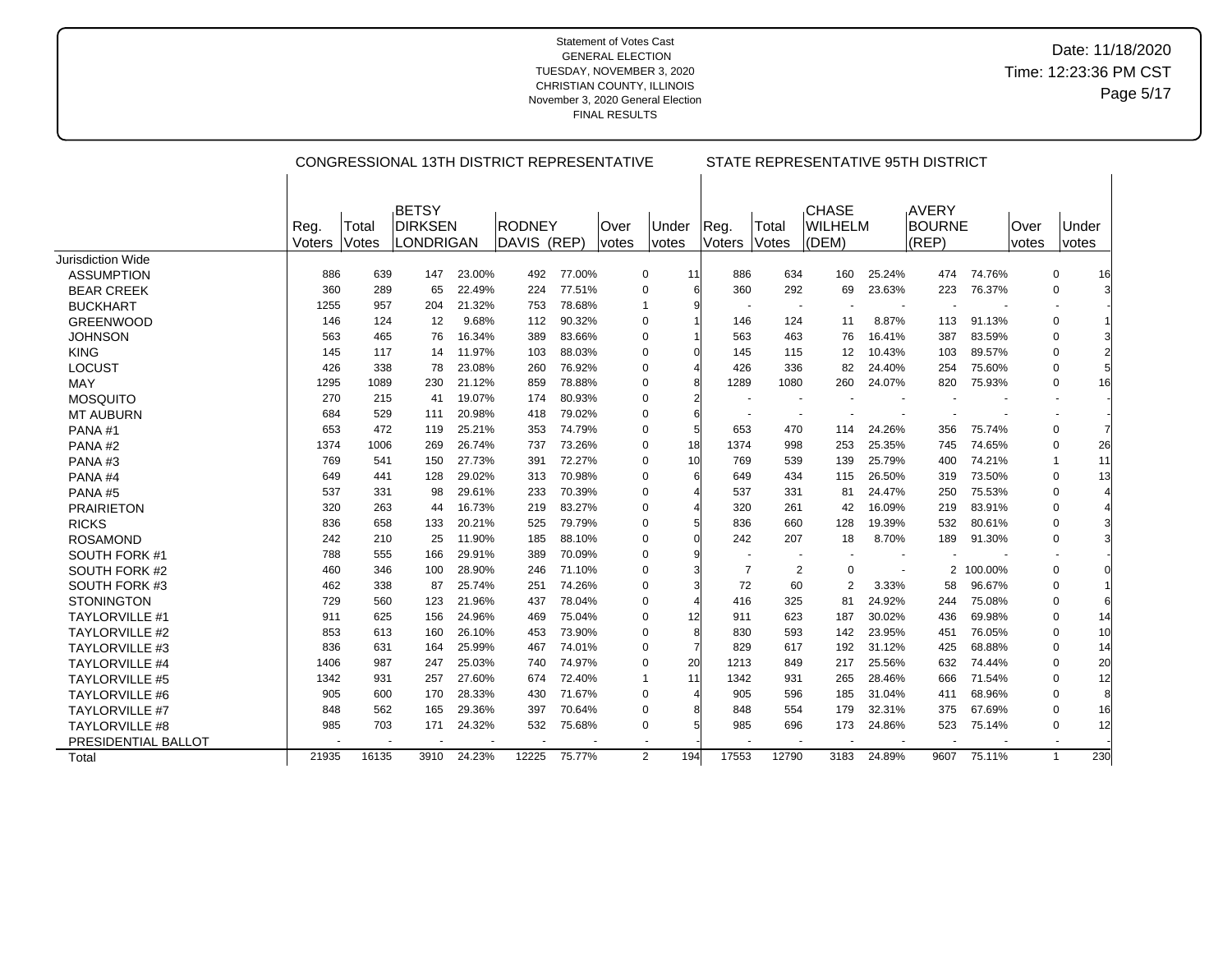Date: 11/18/2020 Time: 12:23:36 PM CST Page 6/17

|                       |                |                | STATE REPRESENTATIVE 96TH DISTRICT    |         |                                            |         |                                        |       |               |                                |
|-----------------------|----------------|----------------|---------------------------------------|---------|--------------------------------------------|---------|----------------------------------------|-------|---------------|--------------------------------|
|                       | Reg.<br>Voters | Total<br>Votes | <b>SUE</b><br><b>SCHERER</b><br>(DEM) |         | <b>CHARLES</b><br><b>McGORRAY</b><br>(REP) |         | <b>JOHN</b><br><b>KEATING</b><br>(GRN) |       | Over<br>votes | Under<br>votes                 |
| Jurisdiction Wide     |                |                |                                       |         |                                            |         |                                        |       |               |                                |
| <b>ASSUMPTION</b>     |                |                |                                       |         |                                            |         |                                        |       |               |                                |
| <b>BEAR CREEK</b>     |                |                |                                       |         |                                            |         |                                        |       |               |                                |
| <b>BUCKHART</b>       | 1255           | 952            | 285                                   | 29.94%  | 635                                        | 66.70%  | 32                                     | 3.36% |               | 0<br>15                        |
| <b>GREENWOOD</b>      |                |                |                                       |         |                                            |         |                                        |       |               |                                |
| <b>JOHNSON</b>        |                |                |                                       |         |                                            |         |                                        |       |               |                                |
| <b>KING</b>           |                |                |                                       |         |                                            |         |                                        |       |               |                                |
| <b>LOCUST</b>         |                |                |                                       |         |                                            |         |                                        |       |               |                                |
| <b>MAY</b>            | 6              | 1              |                                       | 100.00% | 0                                          |         | 0                                      |       |               | $\pmb{0}$<br>0                 |
| <b>MOSQUITO</b>       | 270            | 216            | 48                                    | 22.22%  | 162                                        | 75.00%  | 6                                      | 2.78% |               | $\pmb{0}$<br>1                 |
| <b>MT AUBURN</b>      | 684            | 525            | 149                                   | 28.38%  | 367                                        | 69.90%  | 9                                      | 1.71% |               | $\mathbf 0$<br>10 <sup>1</sup> |
| PANA#1                |                |                |                                       |         |                                            |         |                                        |       |               |                                |
| PANA#2                |                |                |                                       |         |                                            |         |                                        |       |               |                                |
| PANA#3                |                |                |                                       |         |                                            |         |                                        |       |               |                                |
| PANA#4                |                |                |                                       |         |                                            |         |                                        |       |               |                                |
| PANA#5                |                |                |                                       |         |                                            |         |                                        |       |               |                                |
| <b>PRAIRIETON</b>     |                |                |                                       |         |                                            |         |                                        |       |               |                                |
| <b>RICKS</b>          |                |                |                                       |         |                                            |         |                                        |       |               |                                |
| <b>ROSAMOND</b>       |                |                |                                       |         |                                            |         |                                        |       |               |                                |
| SOUTH FORK #1         | 788            | 552            | 237                                   | 42.93%  | 292                                        | 52.90%  | 23                                     | 4.17% |               | $\pmb{0}$<br>12                |
| SOUTH FORK #2         | 453            | 340            | 125                                   | 36.76%  | 207                                        | 60.88%  | 8                                      | 2.35% |               | $\overline{7}$<br>$\mathbf 0$  |
| SOUTH FORK #3         | 390            | 273            | 105                                   | 38.46%  | 158                                        | 57.88%  | 10                                     | 3.66% |               | $\pmb{0}$                      |
| <b>STONINGTON</b>     | 313            | 229            | 70                                    | 30.57%  | 155                                        | 67.69%  | 4                                      | 1.75% |               | 0                              |
| <b>TAYLORVILLE #1</b> | $\blacksquare$ | $\overline{a}$ |                                       |         | $\ddot{\phantom{1}}$                       |         | $\blacksquare$                         |       |               |                                |
| TAYLORVILLE #2        | 23             | 17             | 3                                     | 17.65%  | 13                                         | 76.47%  | 1                                      | 5.88% |               | 0                              |
| TAYLORVILLE #3        | $\overline{7}$ | $\overline{7}$ | $\Omega$                              |         | $\overline{7}$                             | 100.00% | 0                                      |       |               | $\mathbf 0$<br>$\Omega$        |
| <b>TAYLORVILLE #4</b> | 193            | 131            | 52                                    | 39.69%  | 74                                         | 56.49%  | 5                                      | 3.82% |               | $\mathbf 0$                    |
| <b>TAYLORVILLE #5</b> |                |                |                                       |         |                                            |         |                                        |       |               |                                |
| <b>TAYLORVILLE #6</b> |                |                |                                       |         |                                            |         |                                        |       |               |                                |
| <b>TAYLORVILLE #7</b> |                |                |                                       |         |                                            |         |                                        |       |               |                                |
| TAYLORVILLE #8        |                |                |                                       |         |                                            |         |                                        |       |               |                                |
| PRESIDENTIAL BALLOT   |                |                |                                       |         |                                            |         |                                        |       |               |                                |
| Total                 | 4382           | 3243           | 1075                                  | 33.15%  | 2070                                       | 63.83%  | 98                                     | 3.02% |               | $\mathbf 0$<br>64              |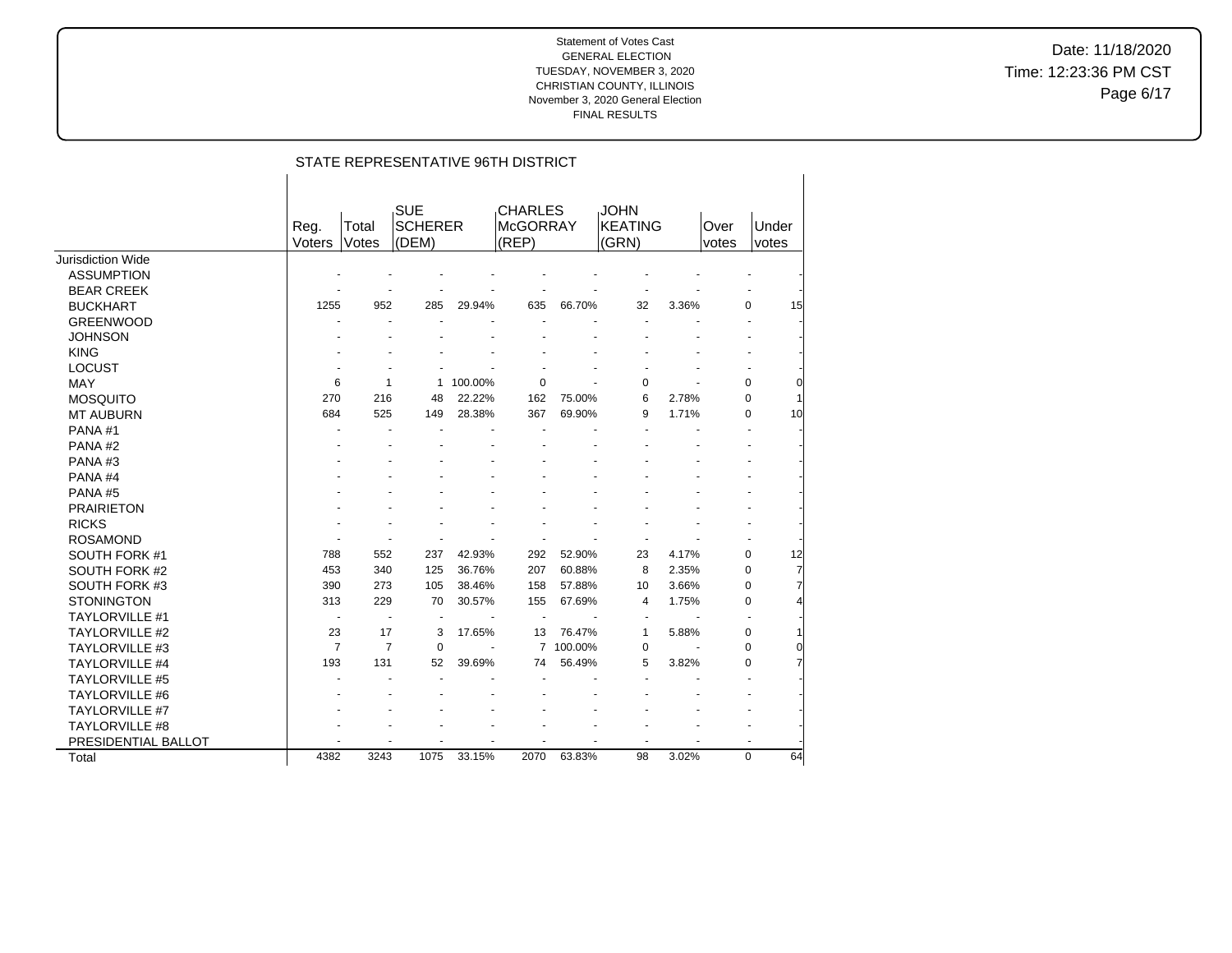## Date: 11/18/2020 Time: 12:23:36 PM CST Page 7/17

|                       |                |                | <b>COUNTY STATE'S ATTORNEY</b> |               |                                   |                          |             |                              |                |                | <b>COUNTY CIRCUIT CLERK</b>             |               |                              |                             |                |                       |
|-----------------------|----------------|----------------|--------------------------------|---------------|-----------------------------------|--------------------------|-------------|------------------------------|----------------|----------------|-----------------------------------------|---------------|------------------------------|-----------------------------|----------------|-----------------------|
|                       | Reg.<br>Voters | Total<br>Votes | (DEM)                          |               | MIKE HAVERA No Candidate<br>(REP) | <b>Over</b><br>votes     |             | <b>Under</b><br><i>votes</i> | Reg.<br>Voters | Total<br>Votes | <b>JULIE J</b><br><b>MAYER</b><br>(DEM) |               | <b>No Candidate</b><br>(REP) | <b>Over</b><br><i>votes</i> |                | Under<br><i>votes</i> |
| Jurisdiction Wide     |                |                |                                |               |                                   |                          |             |                              |                |                |                                         |               |                              |                             |                |                       |
| <b>ASSUMPTION</b>     | 886            | 500            |                                | 500 100.00%   | $\mathbf 0$                       |                          | $\mathbf 0$ | 150                          | 886            | 488            | 488                                     | 100.00%       | $\Omega$                     |                             | $\mathbf 0$    | 162                   |
| <b>BEAR CREEK</b>     | 360            | 232            |                                | 232 100.00%   | 0                                 |                          | 0           | 63                           | 360            | 227            | 227                                     | 100.00%       | 0                            |                             | 0              | 68                    |
| <b>BUCKHART</b>       | 1255           | 749            |                                | 749 100.00%   | 0                                 | $\overline{\phantom{a}}$ | 0           | 218                          | 1255           | 741            | 741                                     | 100.00%       | $\Omega$                     |                             | 0              | 226                   |
| <b>GREENWOOD</b>      | 146            | 99             | 99                             | 100.00%       | $\Omega$                          |                          | 0           | 26                           | 146            | 90             | 90                                      | 100.00%       | $\Omega$                     | $\overline{\phantom{a}}$    | 0              | 35                    |
| <b>JOHNSON</b>        | 563            | 343            |                                | 343 100.00%   | $\Omega$                          |                          | $\mathbf 0$ | 123                          | 563            | 335            | 335                                     | 100.00%       | $\Omega$                     | $\blacksquare$              | $\mathbf 0$    | 131                   |
| <b>KING</b>           | 145            | 95             |                                | 95 100.00%    | 0                                 |                          | 0           | 22                           | 145            | 92             | 92                                      | 100.00%       | $\Omega$                     | $\blacksquare$              | 0              | 25                    |
| <b>LOCUST</b>         | 426            | 284            | 284                            | 100.00%       | 0                                 | $\blacksquare$           | $\mathbf 0$ | 57                           | 426            | 276            | 276                                     | 100.00%       | $\Omega$                     | $\blacksquare$              | $\mathbf 0$    | 65                    |
| MAY                   | 1295           | 880            | 880                            | 100.00%       | 0                                 |                          | 0           | 217                          | 1295           | 857            | 857                                     | 100.00%       | $\Omega$                     |                             | 0              | 240                   |
| <b>MOSQUITO</b>       | 270            | 168            | 168                            | 100.00%       | 0                                 | $\sim$                   | $\mathbf 0$ | 49                           | 270            | 166            | 166                                     | 100.00%       | $\Omega$                     | $\overline{a}$              | 0              | 51                    |
| <b>MT AUBURN</b>      | 684            | 380            | 380                            | 100.00%       | $\mathbf 0$                       | $\blacksquare$           | $\mathbf 0$ | 155                          | 684            | 374            | 374                                     | 100.00%       | $\Omega$                     | $\blacksquare$              | $\mathbf 0$    | 161                   |
| PANA#1                | 653            | 366            |                                | 366 100.00%   | 0                                 | $\sim$                   | 0           | 111                          | 653            | 364            | 364                                     | 100.00%       | $\Omega$                     |                             | 0              | 113                   |
| PANA#2                | 1374           | 825            |                                | 825 100.00%   | $\Omega$                          |                          | $\mathbf 0$ | 199                          | 1374           | 809            | 809                                     | 100.00%       | $\Omega$                     |                             | $\mathbf 0$    | 215                   |
| PANA#3                | 769            | 438            | 438                            | 100.00%       | $\Omega$                          |                          | 0           | 113                          | 769            | 425            | 425                                     | 100.00%       | $\Omega$                     | $\overline{\phantom{a}}$    | 0              | 126                   |
| PANA#4                | 649            | 340            | 340                            | 100.00%       | $\Omega$                          |                          | $\mathbf 0$ | 107                          | 649            | 334            | 334                                     | 100.00%       | $\Omega$                     | $\blacksquare$              | $\mathbf 0$    | 113                   |
| PANA#5                | 537            | 261            | 261                            | 100.00%       | $\Omega$                          | $\blacksquare$           | 0           | 74                           | 537            | 250            | 250                                     | 100.00%       | $\Omega$                     | $\blacksquare$              | 0              | 85                    |
| <b>PRAIRIETON</b>     | 320            | 186            | 186                            | 100.00%       | $\Omega$                          | $\overline{\phantom{a}}$ | $\mathbf 0$ | 79                           | 320            | 181            | 181                                     | 100.00%       | $\Omega$                     | $\blacksquare$              | $\mathbf 0$    | 84                    |
| <b>RICKS</b>          | 836            | 539            | 539                            | 100.00%       | 0                                 |                          | 0           | 124                          | 836            | 529            | 529                                     | 100.00%       | $\Omega$                     |                             | 0              | 134                   |
| <b>ROSAMOND</b>       | 242            | 169            |                                | 169 100.00%   | $\Omega$                          | $\sim$                   | 0           | 41                           | 242            | 166            | 166                                     | 100.00%       | $\Omega$                     | $\overline{\phantom{a}}$    | 0              | 44                    |
| SOUTH FORK #1         | 788            | 462            |                                | 462 100.00%   | $\Omega$                          |                          | $\mathbf 0$ | 102                          | 788            | 458            | 458                                     | 100.00%       | $\Omega$                     | $\blacksquare$              | 0              | 106                   |
| SOUTH FORK #2         | 460            | 255            |                                | 255 100.00%   | $\Omega$                          |                          | 0           | 94                           | 460            | 245            | 245                                     | 100.00%       | $\Omega$                     |                             | 0              | 104                   |
| SOUTH FORK #3         | 462            | 275            |                                | 275 100.00%   | $\Omega$                          |                          | $\mathbf 0$ | 66                           | 462            | 267            | 267                                     | 100.00%       | $\Omega$                     |                             | $\mathbf 0$    | 74                    |
| <b>STONINGTON</b>     | 729            | 459            | 459                            | 100.00%       | $\Omega$                          |                          | 0           | 105                          | 729            | 446            | 446                                     | 100.00%       | $\Omega$                     | $\overline{a}$              | 0              | 118                   |
| <b>TAYLORVILLE #1</b> | 911            | 535            |                                | 535 100.00%   | $\Omega$                          |                          | $\mathbf 0$ | 102                          | 911            | 535            | 535                                     | 100.00%       | $\Omega$                     | $\blacksquare$              | $\mathbf 0$    | 102                   |
| <b>TAYLORVILLE #2</b> | 853            | 492            |                                | 492 100.00%   | $\Omega$                          |                          | $\mathbf 0$ | 129                          | 853            | 488            | 488                                     | 100.00%       | $\Omega$                     | $\blacksquare$              | 0              | 133                   |
| <b>TAYLORVILLE #3</b> | 836            | 527            | 527                            | 100.00%       | $\Omega$                          |                          | $\mathbf 0$ | 111                          | 836            | 510            | 510                                     | 100.00%       | $\Omega$                     |                             | $\mathbf 0$    | 128                   |
| <b>TAYLORVILLE #4</b> | 1406           | 818            |                                | 818 100.00%   | 0                                 |                          | 0           | 189                          | 1406           | 795            | 795                                     | 100.00%       | $\Omega$                     |                             | 0              | 212                   |
| <b>TAYLORVILLE #5</b> | 1342           | 779            |                                | 779 100.00%   | 0                                 | $\sim$                   | $\mathbf 0$ | 164                          | 1342           | 773            | 773                                     | 100.00%       | $\Omega$                     | $\blacksquare$              | 0              | 170                   |
| <b>TAYLORVILLE #6</b> | 905            | 501            | 501                            | 100.00%       | 0                                 |                          | $\mathbf 0$ | 103                          | 905            | 488            | 488                                     | 100.00%       | $\Omega$                     | $\overline{\phantom{a}}$    | 0              | 116                   |
| <b>TAYLORVILLE #7</b> | 848            | 464            |                                | 464 100.00%   | $\Omega$                          | $\blacksquare$           | 0           | 106                          | 848            | 456            | 456                                     | 100.00%       | $\Omega$                     |                             | 0              | 114                   |
| <b>TAYLORVILLE #8</b> | 985            | 564            |                                | 564 100.00%   | 0                                 | $\blacksquare$           | $\mathbf 0$ | 144                          | 985            | 556            | 556                                     | 100.00%       | 0                            |                             | $\mathbf 0$    | 152                   |
| PRESIDENTIAL BALLOT   |                |                |                                |               | $\sim$                            | $\sim$                   |             |                              |                |                |                                         |               | $\sim$                       | $\overline{\phantom{a}}$    | $\overline{a}$ |                       |
| Total                 | 21935          | 12985          |                                | 12985 100.00% | $\Omega$                          |                          | $\Omega$    | 3343                         | 21935          | 12721          |                                         | 12721 100.00% | $\Omega$                     |                             | $\Omega$       | 3607                  |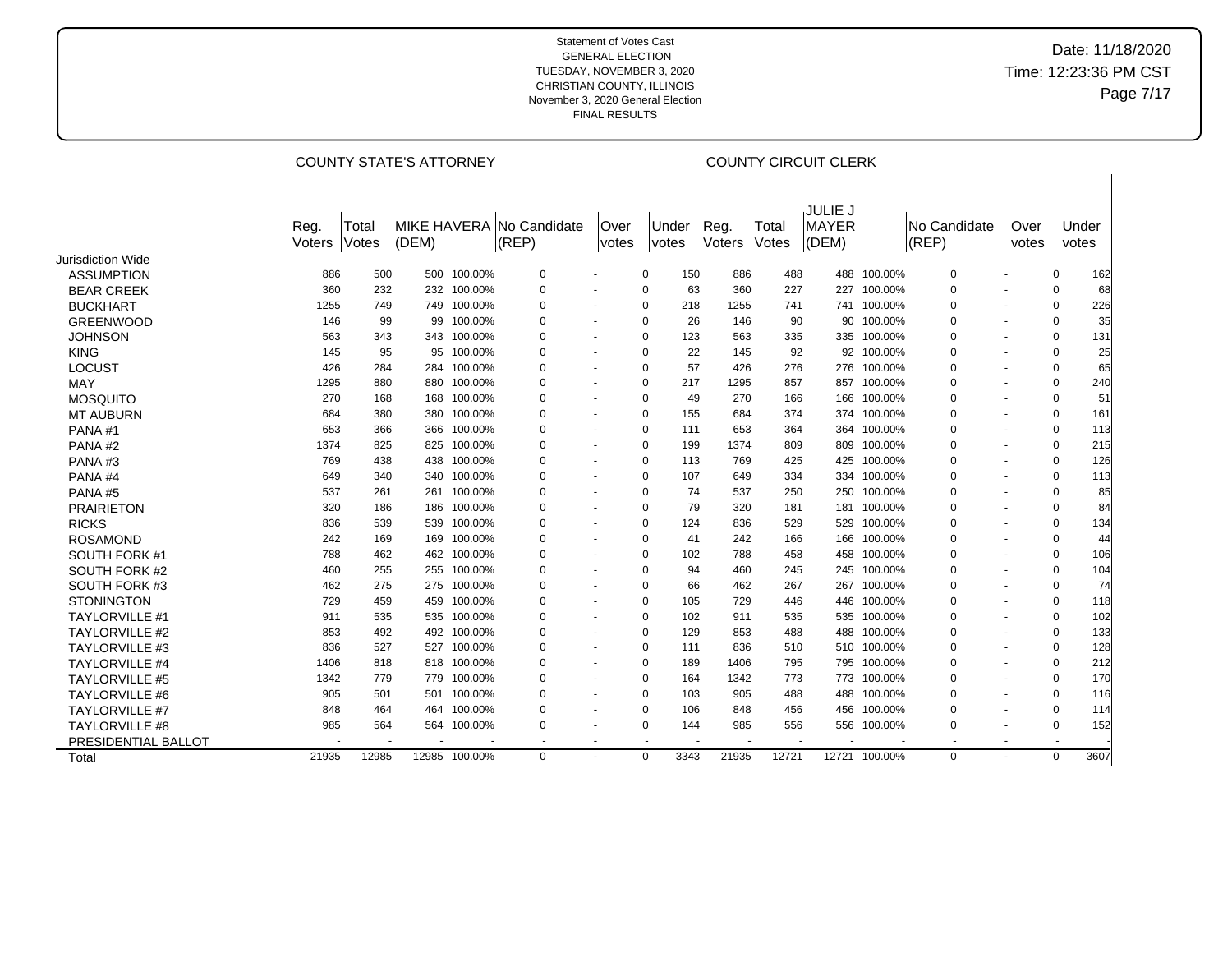Date: 11/18/2020 Time: 12:23:36 PM CST Page 8/17

# COUNTY CORONER

|                       |        |       | AMY C         |               |              |                          |          |       |
|-----------------------|--------|-------|---------------|---------------|--------------|--------------------------|----------|-------|
|                       | Reg.   | Total | <b>WINANS</b> |               | No Candidate | Over                     |          | Under |
|                       | Voters | Votes | (DEM)         |               | (REP)        | votes                    |          | votes |
| Jurisdiction Wide     |        |       |               |               |              |                          |          |       |
| <b>ASSUMPTION</b>     | 886    | 494   |               | 494 100.00%   | 0            |                          | 0        | 156   |
| <b>BEAR CREEK</b>     | 360    | 241   | 241           | 100.00%       | 0            |                          | 0        | 54    |
| <b>BUCKHART</b>       | 1255   | 744   |               | 744 100.00%   | 0            |                          | 0        | 223   |
| <b>GREENWOOD</b>      | 146    | 98    | 98            | 100.00%       | 0            |                          | 0        | 27    |
| <b>JOHNSON</b>        | 563    | 348   | 348           | 100.00%       | 0            |                          | 0        | 118   |
| <b>KING</b>           | 145    | 92    |               | 92 100.00%    | 0            |                          | 0        | 25    |
| <b>LOCUST</b>         | 426    | 294   | 294           | 100.00%       | 0            |                          | 0        | 47    |
| <b>MAY</b>            | 1295   | 891   | 891           | 100.00%       | 0            |                          | 0        | 206   |
| <b>MOSQUITO</b>       | 270    | 173   | 173           | 100.00%       | 0            |                          | 0        | 44    |
| <b>MT AUBURN</b>      | 684    | 391   | 391           | 100.00%       | 0            |                          | 0        | 144   |
| PANA#1                | 653    | 362   | 362           | 100.00%       | 0            |                          | 0        | 115   |
| PANA#2                | 1374   | 809   | 809           | 100.00%       | 0            |                          | 0        | 215   |
| PANA#3                | 769    | 427   | 427           | 100.00%       | 0            |                          | 0        | 124   |
| PANA <sub>#4</sub>    | 649    | 334   | 334           | 100.00%       | 0            |                          | 0        | 113   |
| PANA#5                | 537    | 249   | 249           | 100.00%       | 0            |                          | 0        | 86    |
| <b>PRAIRIETON</b>     | 320    | 186   | 186           | 100.00%       | 0            |                          | $\Omega$ | 79    |
| <b>RICKS</b>          | 836    | 548   | 548           | 100.00%       | 0            |                          | 0        | 115   |
| <b>ROSAMOND</b>       | 242    | 167   | 167           | 100.00%       | 0            |                          | 0        | 43    |
| SOUTH FORK #1         | 788    | 462   | 462           | 100.00%       | 0            |                          | 0        | 102   |
| <b>SOUTH FORK #2</b>  | 460    | 251   | 251           | 100.00%       | 0            |                          | 0        | 98    |
| SOUTH FORK #3         | 462    | 273   | 273           | 100.00%       | 0            |                          | 0        | 68    |
| <b>STONINGTON</b>     | 729    | 465   | 465           | 100.00%       | 0            |                          | 0        | 99    |
| <b>TAYLORVILLE #1</b> | 911    | 548   | 548           | 100.00%       | 0            |                          | 0        | 89    |
| <b>TAYLORVILLE #2</b> | 853    | 500   | 500           | 100.00%       | 0            |                          | 0        | 121   |
| <b>TAYLORVILLE #3</b> | 836    | 524   |               | 524 100.00%   | 0            |                          | 0        | 114   |
| <b>TAYLORVILLE #4</b> | 1406   | 814   |               | 814 100.00%   | 0            |                          | 0        | 193   |
| <b>TAYLORVILLE #5</b> | 1342   | 785   |               | 785 100.00%   | 0            |                          | 0        | 158   |
| <b>TAYLORVILLE #6</b> | 905    | 503   | 503           | 100.00%       | 0            |                          | 0        | 101   |
| <b>TAYLORVILLE #7</b> | 848    | 460   | 460           | 100.00%       | 0            |                          | 0        | 110   |
| <b>TAYLORVILLE #8</b> | 985    | 563   | 563           | 100.00%       | 0            |                          | 0        | 145   |
| PRESIDENTIAL BALLOT   |        | ÷     |               |               |              | $\overline{\phantom{a}}$ |          |       |
| Total                 | 21935  | 12996 |               | 12996 100.00% | 0            | $\mathbf{r}$             | $\Omega$ | 3332  |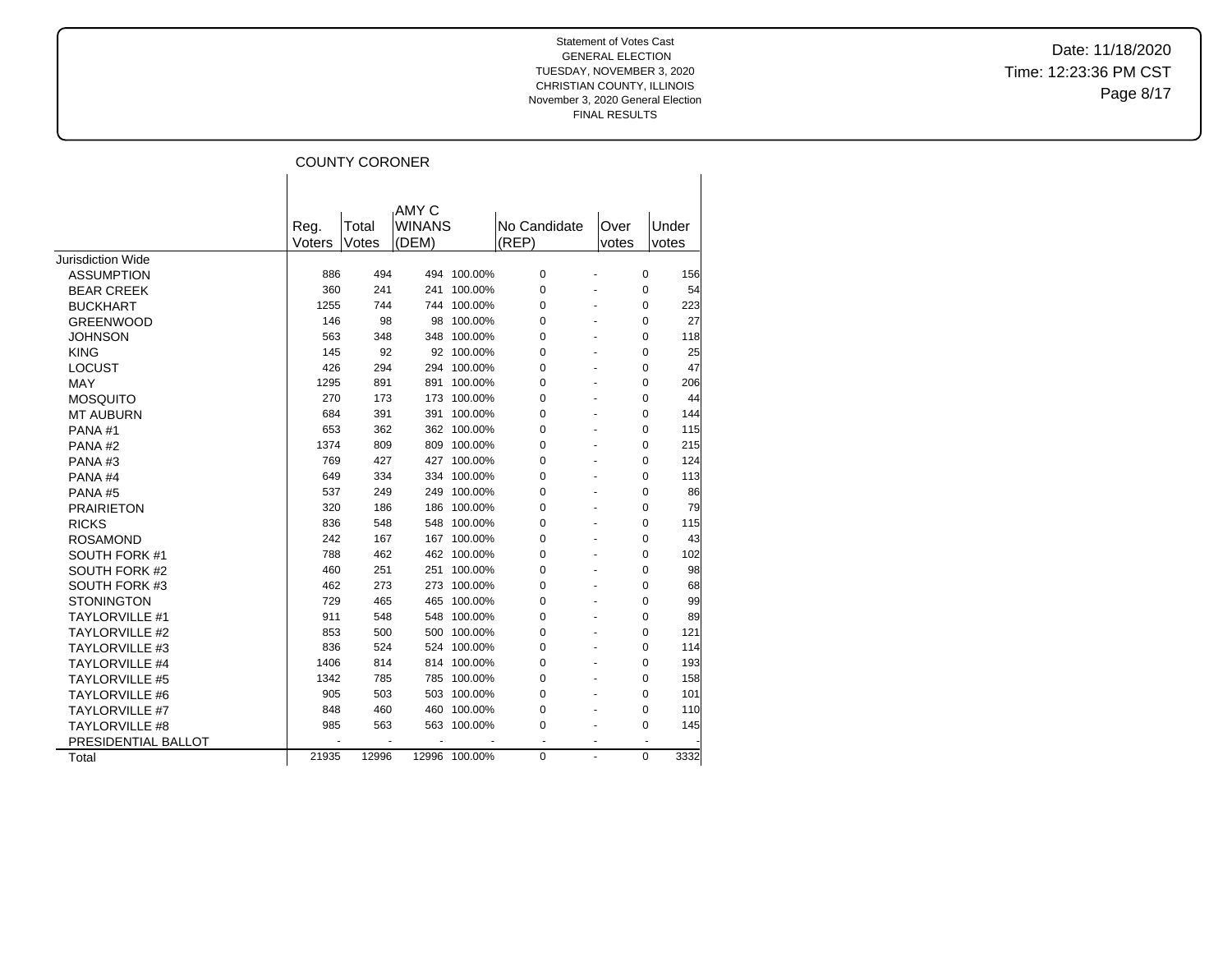Date: 11/18/2020 Time: 12:23:36 PM CST Page 9/17

|                          |        |       |                               |        | <b>COUNTY BOARD 1ST DISTRICT MEMBER</b> |        |                                     |        |       |           |
|--------------------------|--------|-------|-------------------------------|--------|-----------------------------------------|--------|-------------------------------------|--------|-------|-----------|
|                          | Reg.   | Total | CHRISTINA E.<br><b>HEBERT</b> |        | <b>TIMOTHY J</b><br><b>CARLSON</b>      |        | <b>LEON CRAIG</b><br><b>CORZINE</b> |        | Over  | Under     |
|                          | Voters | Votes | (DEM)                         |        | (REF)                                   |        | (REP)                               |        | votes | votes     |
| <b>Jurisdiction Wide</b> |        |       |                               |        |                                         |        |                                     |        |       |           |
| <b>ASSUMPTION</b>        | 886    | 928   | 224                           | 24.14% | 288                                     | 31.03% | 416                                 | 44.83% |       | 0<br>372  |
| <b>BEAR CREEK</b>        |        |       |                               |        |                                         |        |                                     |        |       |           |
| <b>BUCKHART</b>          |        |       |                               |        |                                         |        |                                     |        |       |           |
| <b>GREENWOOD</b>         |        |       |                               |        |                                         |        |                                     |        |       |           |
| <b>JOHNSON</b>           |        |       |                               |        |                                         |        |                                     |        |       |           |
| <b>KING</b>              |        |       |                               |        |                                         |        |                                     |        |       |           |
| <b>LOCUST</b>            |        |       |                               |        |                                         |        |                                     |        |       |           |
| <b>MAY</b>               | 1295   | 1611  | 325                           | 20.17% | 704                                     | 43.70% | 582                                 | 36.13% |       | 583<br>0  |
| <b>MOSQUITO</b>          | 270    | 320   | 52                            | 16.25% | 157                                     | 49.06% | 111                                 | 34.69% |       | 0<br>114  |
| <b>MT AUBURN</b>         | 684    | 761   | 147                           | 19.32% | 375                                     | 49.28% | 239                                 | 31.41% |       | 0<br>309  |
| PANA#1                   |        |       |                               |        |                                         |        |                                     |        |       | ÷         |
| PANA#2                   |        |       |                               |        |                                         |        |                                     |        |       |           |
| PANA#3                   |        |       |                               |        |                                         |        |                                     |        |       |           |
| PANA#4                   | 649    | 641   | 144                           | 22.46% | 265                                     | 41.34% | 232                                 | 36.19% |       | 0<br>253  |
| PANA#5                   | 537    | 473   | 111                           | 23.47% | 191                                     | 40.38% | 171                                 | 36.15% |       | 0<br>197  |
| <b>PRAIRIETON</b>        | 320    | 396   | 59                            | 14.90% | 176                                     | 44.44% | 161                                 | 40.66% |       | 0<br>134  |
| <b>RICKS</b>             |        |       |                               |        |                                         |        |                                     |        |       |           |
| <b>ROSAMOND</b>          |        |       |                               |        |                                         |        |                                     |        |       |           |
| SOUTH FORK #1            |        |       |                               |        |                                         |        |                                     |        |       |           |
| SOUTH FORK #2            |        |       |                               |        |                                         |        |                                     |        |       |           |
| SOUTH FORK #3            |        |       |                               |        |                                         |        |                                     |        |       |           |
| <b>STONINGTON</b>        | 729    | 853   | 161                           | 18.87% | 405                                     | 47.48% | 287                                 | 33.65% |       | 0<br>275  |
| <b>TAYLORVILLE #1</b>    |        |       |                               |        |                                         |        |                                     |        |       | ÷         |
| <b>TAYLORVILLE #2</b>    |        |       |                               |        |                                         |        |                                     |        |       |           |
| <b>TAYLORVILLE #3</b>    |        |       |                               |        |                                         |        |                                     |        |       |           |
| <b>TAYLORVILLE #4</b>    |        |       |                               |        |                                         |        |                                     |        |       |           |
| <b>TAYLORVILLE #5</b>    |        |       |                               |        |                                         |        |                                     |        |       |           |
| <b>TAYLORVILLE #6</b>    |        |       |                               |        |                                         |        |                                     |        |       |           |
| <b>TAYLORVILLE #7</b>    |        |       |                               |        |                                         |        |                                     |        |       |           |
| TAYLORVILLE #8           |        |       |                               |        |                                         |        |                                     |        |       |           |
| PRESIDENTIAL BALLOT      |        |       |                               |        |                                         |        |                                     |        |       |           |
| Total                    | 5370   | 5983  | 1223                          | 20.44% | 2561                                    | 42.80% | 2199                                | 36.75% |       | 0<br>2237 |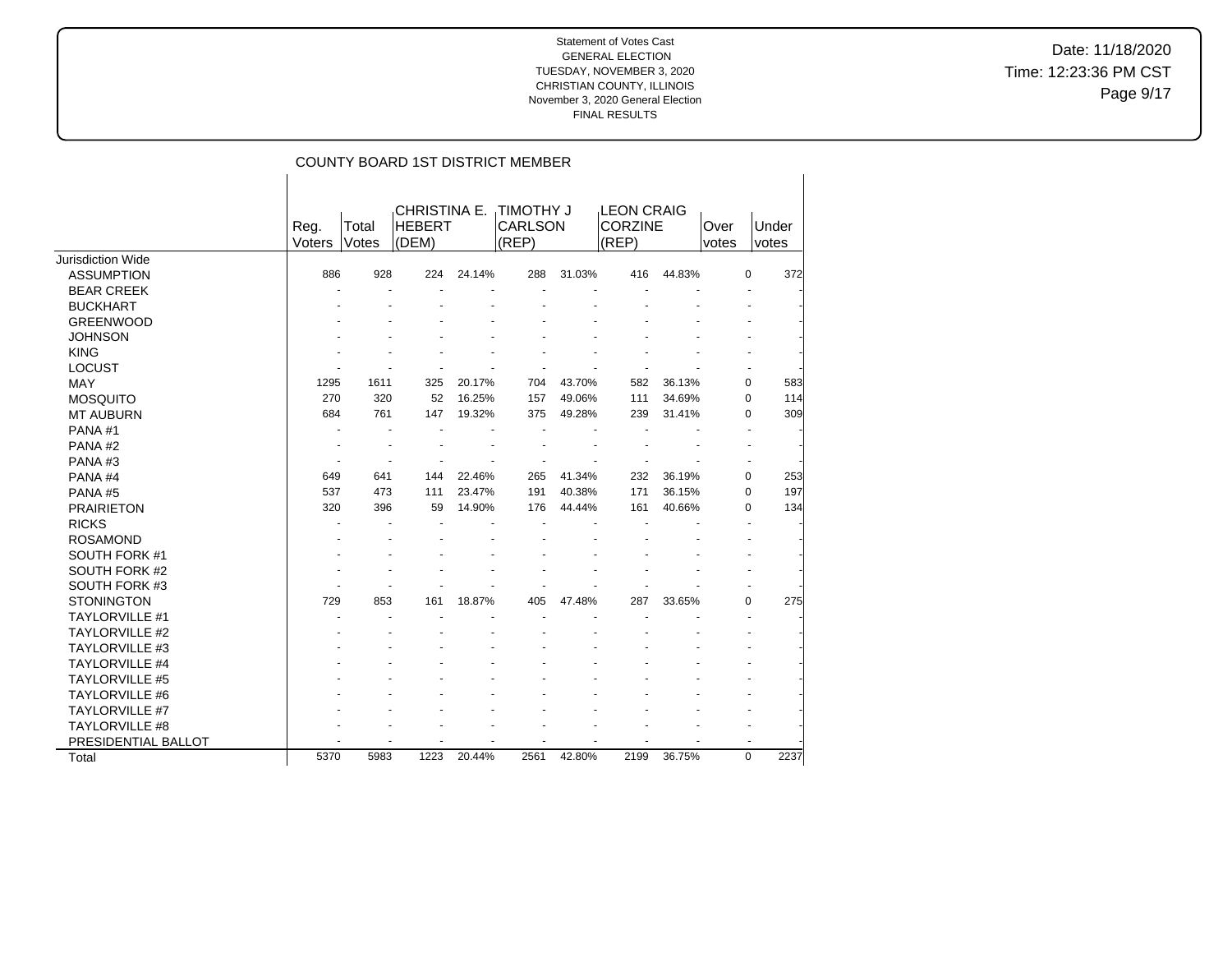Under votes

Date: 11/18/2020 Time: 12:23:36 PM CST Page 10/17

|    |                |                |                             |        |                                     |        | COUNTY BOARD 2ND DISTRICT MEMBER - FULL TERM |        |               |
|----|----------------|----------------|-----------------------------|--------|-------------------------------------|--------|----------------------------------------------|--------|---------------|
|    | Reg.<br>Voters | Total<br>Votes | KYLE J<br>IKOCUREK<br>(DEM) |        | VICKI M.<br><b>McMAHON</b><br>(REP) |        | KENNETH G<br><b>FRANKLIN</b><br>(REP)        |        | Over<br>votes |
| эp |                |                |                             |        |                                     |        |                                              |        |               |
| Ж  |                |                |                             |        |                                     |        |                                              |        |               |
| ïΚ |                |                |                             |        |                                     |        |                                              |        |               |
|    | 1255           | 1380           | 371                         | 26.88% | 596                                 | 43.19% | 413                                          | 29.93% |               |
| CC |                |                |                             |        |                                     |        |                                              |        |               |

| Jurisdiction Wide     |      |      |      |        |      |        |      |        |              |      |
|-----------------------|------|------|------|--------|------|--------|------|--------|--------------|------|
| <b>ASSUMPTION</b>     |      |      |      |        |      |        |      |        |              |      |
| <b>BEAR CREEK</b>     |      |      |      |        |      |        |      |        |              |      |
| <b>BUCKHART</b>       | 1255 | 1380 | 371  | 26.88% | 596  | 43.19% | 413  | 29.93% | 0            | 554  |
| <b>GREENWOOD</b>      |      |      |      |        |      |        |      |        |              |      |
| <b>JOHNSON</b>        |      |      |      |        |      |        |      |        |              |      |
| <b>KING</b>           |      |      |      |        |      |        |      |        |              |      |
| <b>LOCUST</b>         |      |      |      |        |      |        |      |        |              |      |
| MAY                   |      |      |      |        |      |        |      |        |              |      |
| <b>MOSQUITO</b>       |      |      |      |        |      |        |      |        |              |      |
| <b>MT AUBURN</b>      |      |      |      |        |      |        |      |        |              |      |
| PANA#1                |      |      |      |        |      |        |      |        |              |      |
| PANA#2                |      |      |      |        |      |        |      |        |              |      |
| PANA#3                |      |      |      |        |      |        |      |        |              |      |
| PANA#4                |      |      |      |        |      |        |      |        |              |      |
| PANA#5                |      |      |      |        |      |        |      |        |              |      |
| <b>PRAIRIETON</b>     |      |      |      |        |      |        |      |        |              |      |
| <b>RICKS</b>          |      |      |      |        |      |        |      |        |              |      |
| <b>ROSAMOND</b>       |      |      |      |        |      |        |      |        |              |      |
| SOUTH FORK #1         | 788  | 791  | 207  | 26.17% | 357  | 45.13% | 227  | 28.70% | $\mathbf 0$  | 337  |
| SOUTH FORK #2         | 460  | 437  | 113  | 25.86% | 202  | 46.22% | 122  | 27.92% | 0            | 261  |
| SOUTH FORK #3         | 462  | 452  | 114  | 25.22% | 194  | 42.92% | 144  | 31.86% | 0            | 230  |
| <b>STONINGTON</b>     |      |      |      |        |      |        |      |        |              |      |
| <b>TAYLORVILLE #1</b> |      |      |      |        |      |        |      |        |              |      |
| <b>TAYLORVILLE #2</b> |      |      |      |        |      |        |      |        |              |      |
| <b>TAYLORVILLE #3</b> |      |      |      |        |      |        |      |        |              |      |
| <b>TAYLORVILLE #4</b> | 1406 | 1458 | 356  | 24.42% | 625  | 42.87% | 477  | 32.72% | 1            | 554  |
| <b>TAYLORVILLE #5</b> | 1342 | 1322 | 330  | 24.96% | 574  | 43.42% | 418  | 31.62% | 0            | 564  |
| TAYLORVILLE #6        |      |      |      |        |      |        |      |        |              |      |
| <b>TAYLORVILLE #7</b> |      |      |      |        |      |        |      |        |              |      |
| <b>TAYLORVILLE #8</b> |      |      |      |        |      |        |      |        |              |      |
| PRESIDENTIAL BALLOT   |      |      |      |        |      |        |      |        |              |      |
| Total                 | 5713 | 5840 | 1491 | 25.53% | 2548 | 43.63% | 1801 | 30.84% | $\mathbf{1}$ | 2500 |
|                       |      |      |      |        |      |        |      |        |              |      |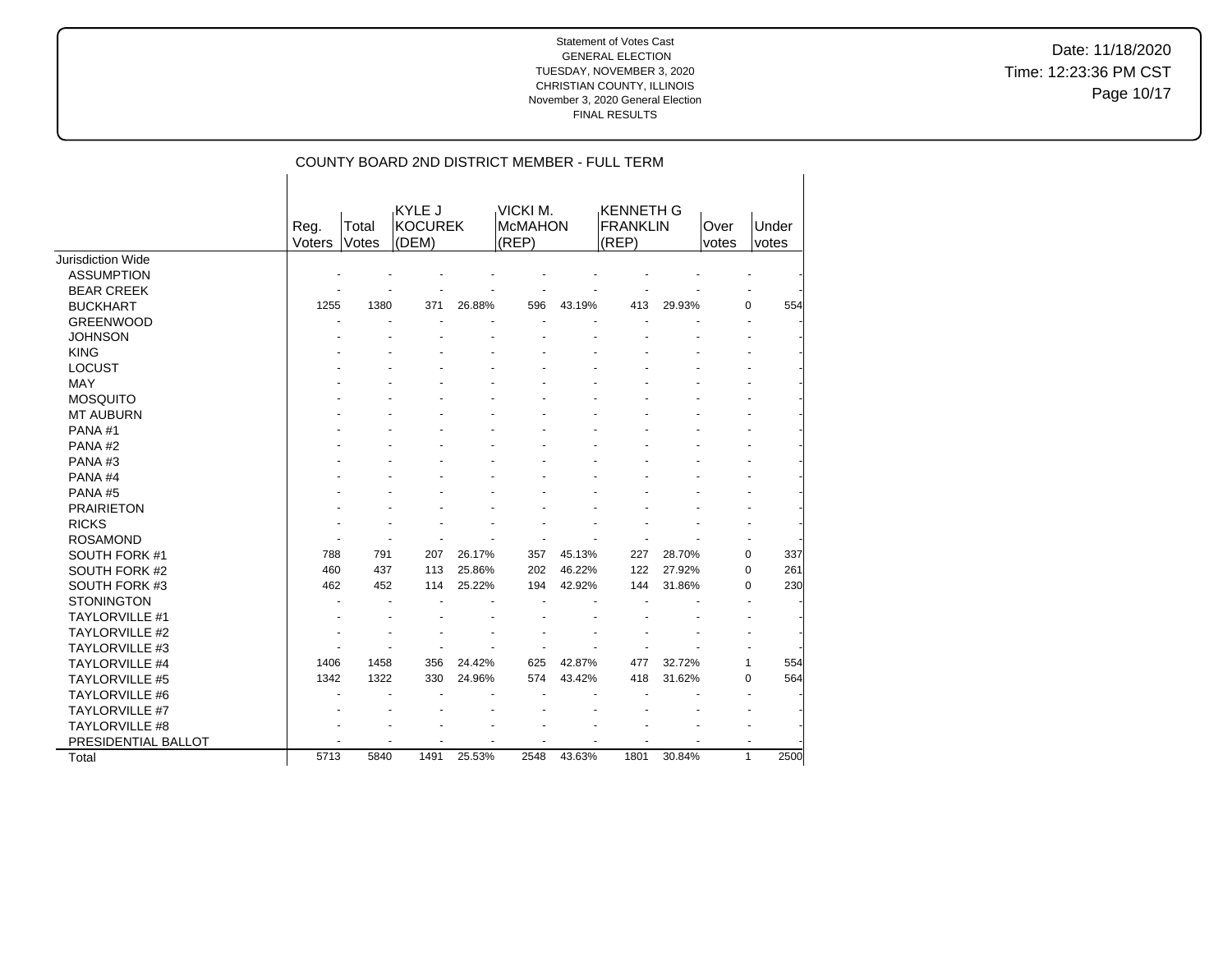Date: 11/18/2020 Time: 12:23:36 PM CST Page 11/17

|                          |                | <b>UNEXPIRED TERM</b> | COUNTY BOARD 2ND DISTRICT MEMBER 2-YEAR  |        |                                      |        |               |                       |
|--------------------------|----------------|-----------------------|------------------------------------------|--------|--------------------------------------|--------|---------------|-----------------------|
|                          | Reg.<br>Voters | Total<br>Votes        | <b>BRIAN L</b><br><b>WILBUR</b><br>(DEM) |        | <b>THOMAS</b><br>SNYDER JR.<br>(REP) |        | Over<br>votes | Under<br>votes        |
| <b>Jurisdiction Wide</b> |                |                       |                                          |        |                                      |        |               |                       |
| <b>ASSUMPTION</b>        |                |                       |                                          |        |                                      |        |               |                       |
| <b>BEAR CREEK</b>        |                |                       |                                          |        |                                      |        |               |                       |
| <b>BUCKHART</b>          | 1255           | 931                   | 301                                      | 32.33% | 630                                  | 67.67% | 1             | 35                    |
| <b>GREENWOOD</b>         |                |                       | ä,                                       |        | ä,                                   |        |               |                       |
| <b>JOHNSON</b>           |                |                       |                                          |        |                                      |        |               |                       |
| <b>KING</b>              |                |                       |                                          |        |                                      |        |               |                       |
| <b>LOCUST</b>            |                |                       |                                          |        |                                      |        |               |                       |
| <b>MAY</b>               |                |                       |                                          |        |                                      |        |               |                       |
| <b>MOSQUITO</b>          |                |                       |                                          |        |                                      |        |               |                       |
| <b>MT AUBURN</b>         |                |                       |                                          |        |                                      |        |               |                       |
| PANA#1                   |                |                       |                                          |        |                                      |        |               |                       |
| PANA#2                   |                |                       |                                          |        |                                      |        |               | ä,                    |
| PANA#3                   |                |                       |                                          |        |                                      |        |               |                       |
| PANA#4                   |                |                       |                                          |        |                                      |        |               |                       |
| PANA#5                   |                |                       |                                          |        |                                      |        |               |                       |
| <b>PRAIRIETON</b>        |                |                       |                                          |        |                                      |        |               |                       |
| <b>RICKS</b>             |                |                       |                                          |        |                                      |        |               |                       |
| <b>ROSAMOND</b>          |                |                       |                                          |        |                                      |        |               |                       |
| SOUTH FORK #1            | 788            | 542                   | 297                                      | 54.80% | 245                                  | 45.20% | 0             | 22                    |
| SOUTH FORK #2            | 460            | 338                   | 149                                      | 44.08% | 189                                  | 55.92% | 0             | 11                    |
| SOUTH FORK #3            | 462            | 325                   | 148                                      | 45.54% | 177                                  | 54.46% | 1             | 15                    |
| <b>STONINGTON</b>        |                |                       | $\blacksquare$                           |        | ä,                                   |        |               |                       |
| <b>TAYLORVILLE #1</b>    |                |                       |                                          |        |                                      |        |               |                       |
| <b>TAYLORVILLE #2</b>    |                |                       |                                          |        |                                      |        |               | ÷,                    |
| <b>TAYLORVILLE #3</b>    |                |                       | $\ddot{\phantom{1}}$                     |        |                                      |        |               |                       |
| <b>TAYLORVILLE #4</b>    | 1406           | 947                   | 362                                      | 38.23% | 585                                  | 61.77% | 4             | 56                    |
| <b>TAYLORVILLE #5</b>    | 1342           | 891                   | 346                                      | 38.83% | 545                                  | 61.17% | 1             | 51                    |
| <b>TAYLORVILLE #6</b>    |                |                       | ä,                                       |        |                                      |        |               |                       |
| <b>TAYLORVILLE #7</b>    |                |                       |                                          |        |                                      |        |               |                       |
| <b>TAYLORVILLE #8</b>    |                |                       |                                          |        |                                      |        |               |                       |
| PRESIDENTIAL BALLOT      |                |                       |                                          |        |                                      |        |               |                       |
| Total                    | 5713           | 3974                  | 1603                                     | 40.34% | 2371                                 | 59.66% |               | $\overline{7}$<br>190 |
|                          |                |                       |                                          |        |                                      |        |               |                       |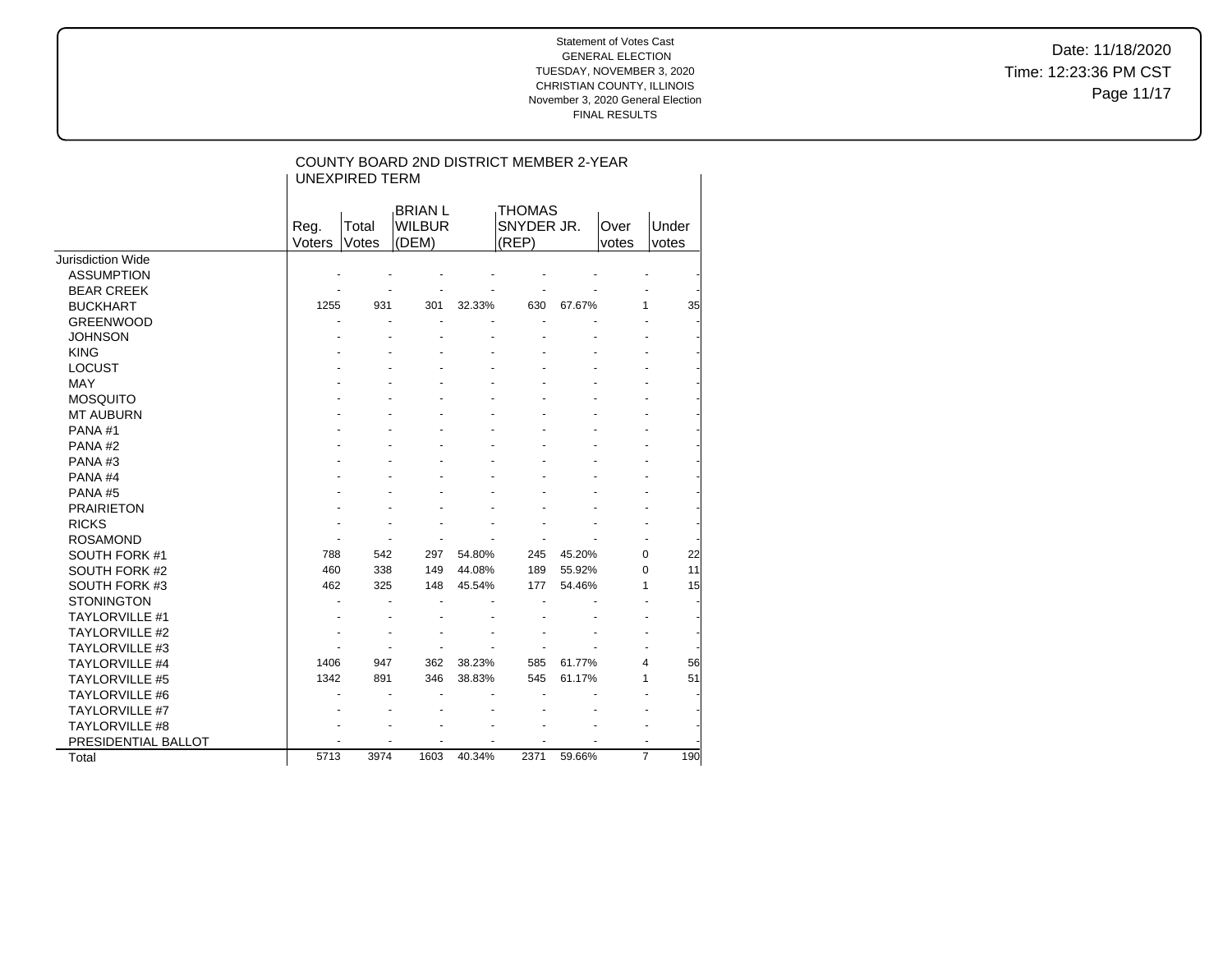Date: 11/18/2020 Time: 12:23:36 PM CST Page 12/17

|                          |                |                |                                       |        | COUNTY BOARD 3RD DISTRICT MEMBER |        |                               |        |               |                       |
|--------------------------|----------------|----------------|---------------------------------------|--------|----------------------------------|--------|-------------------------------|--------|---------------|-----------------------|
|                          | Reg.<br>Voters | Total<br>Votes | <b>JAMES MIKE</b><br>McCLURE<br>(DEM) |        | <b>MARK</b><br>PASSONI<br>(DEM)  |        | <b>BRYAN W</b><br>SHARP (REP) |        | Over<br>votes | Under<br>votes        |
| <b>Jurisdiction Wide</b> |                |                |                                       |        |                                  |        |                               |        |               |                       |
| <b>ASSUMPTION</b>        |                |                |                                       |        |                                  |        |                               |        |               |                       |
| <b>BEAR CREEK</b>        |                |                |                                       |        |                                  |        |                               |        |               |                       |
| <b>BUCKHART</b>          |                |                |                                       |        |                                  |        |                               |        |               |                       |
| <b>GREENWOOD</b>         |                |                |                                       |        |                                  |        |                               |        |               |                       |
| <b>JOHNSON</b>           |                |                |                                       |        |                                  |        |                               |        |               |                       |
| <b>KING</b>              |                |                |                                       |        |                                  |        |                               |        |               |                       |
| <b>LOCUST</b>            |                |                |                                       |        |                                  |        |                               |        |               |                       |
| <b>MAY</b>               |                |                |                                       |        |                                  |        |                               |        |               |                       |
| <b>MOSQUITO</b>          |                |                |                                       |        |                                  |        |                               |        |               |                       |
| <b>MT AUBURN</b>         |                |                |                                       |        |                                  |        |                               |        |               |                       |
| PANA#1                   |                |                |                                       |        |                                  |        |                               |        |               |                       |
| PANA#2                   |                |                |                                       |        |                                  |        |                               |        |               |                       |
| PANA#3                   |                |                |                                       |        |                                  |        |                               |        |               |                       |
| PANA#4                   |                |                |                                       |        |                                  |        |                               |        |               |                       |
| PANA#5                   |                |                |                                       |        |                                  |        |                               |        |               |                       |
| <b>PRAIRIETON</b>        |                |                |                                       |        |                                  |        |                               |        |               |                       |
| <b>RICKS</b>             |                |                |                                       |        |                                  |        |                               |        |               |                       |
| <b>ROSAMOND</b>          |                |                |                                       |        |                                  |        |                               |        |               |                       |
| SOUTH FORK #1            |                |                |                                       |        |                                  |        |                               |        |               |                       |
| SOUTH FORK #2            |                |                |                                       |        |                                  |        |                               |        |               |                       |
| SOUTH FORK #3            |                |                |                                       |        |                                  |        |                               |        |               |                       |
| <b>STONINGTON</b>        |                |                |                                       |        |                                  |        |                               |        |               |                       |
| <b>TAYLORVILLE #1</b>    | 911            | 838            | 246                                   | 29.36% | 186                              | 22.20% | 406                           | 48.45% |               | $\overline{2}$<br>432 |
| <b>TAYLORVILLE #2</b>    | 853            | 822            | 235                                   | 28.59% | 179                              | 21.78% | 408                           | 49.64% |               | 3<br>414              |
| <b>TAYLORVILLE #3</b>    | 836            | 877            | 256                                   | 29.19% | 220                              | 25.09% | 401                           | 45.72% |               | 397<br>$\mathbf{1}$   |
| <b>TAYLORVILLE #4</b>    |                |                |                                       |        |                                  |        |                               |        |               |                       |
| <b>TAYLORVILLE #5</b>    |                |                |                                       |        |                                  |        |                               |        |               |                       |
| <b>TAYLORVILLE #6</b>    | 905            | 812            | 249                                   | 30.67% | 205                              | 25.25% | 358                           | 44.09% |               | 2<br>392              |
| TAYLORVILLE #7           | 848            | 755            | 235                                   | 31.13% | 195                              | 25.83% | 325                           | 43.05% |               | $\overline{2}$<br>381 |
| TAYLORVILLE #8           | 985            | 969            | 306                                   | 31.58% | 196                              | 20.23% | 467                           | 48.19% |               | 3<br>441              |
| PRESIDENTIAL BALLOT      |                |                |                                       |        | ä,                               |        |                               |        |               |                       |
| Total                    | 5338           | 5073           | 1527                                  | 30.10% | 1181                             | 23.28% | 2365                          | 46.62% |               | 13<br>2457            |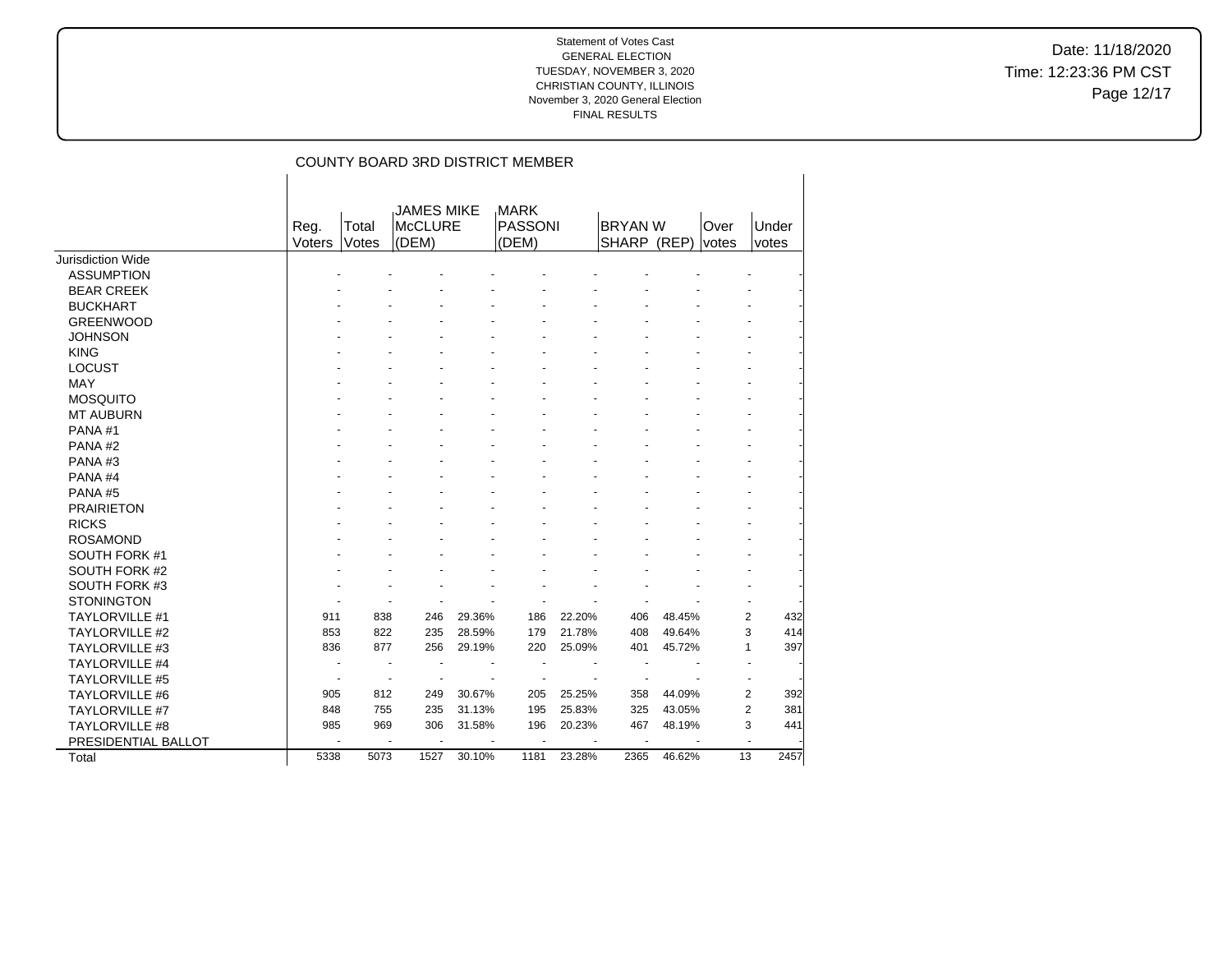Date: 11/18/2020 Time: 12:23:36 PM CST Page 13/17

|                       |        |       | COUNTY BOARD 4TH DISTRICT MEMBER |                          |                   |        |                              |        |             |          |
|-----------------------|--------|-------|----------------------------------|--------------------------|-------------------|--------|------------------------------|--------|-------------|----------|
|                       | Reg.   | Total | No Candidate                     |                          | <b>GENE PRICE</b> |        | CHARLES A.<br><b>SMEDLEY</b> |        | Over        | Under    |
| Jurisdiction Wide     | Voters | Votes | (DEM)                            |                          | (REP)             |        | (REP)                        |        | votes       | votes    |
| <b>ASSUMPTION</b>     |        |       |                                  |                          |                   |        |                              |        |             |          |
| <b>BEAR CREEK</b>     | 360    | 361   | 0                                |                          | 190               | 52.63% | 171                          | 47.37% |             | 0<br>229 |
| <b>BUCKHART</b>       |        |       |                                  |                          | $\blacksquare$    |        | $\ddot{\phantom{1}}$         |        |             |          |
| <b>GREENWOOD</b>      | 146    | 175   | 0                                |                          | 85                | 48.57% | 90                           | 51.43% |             | 0<br>75  |
| <b>JOHNSON</b>        | 563    | 597   | $\Omega$                         | $\blacksquare$           | 322               | 53.94% | 275                          | 46.06% |             | 0<br>335 |
| <b>KING</b>           | 145    | 163   | 0                                | ٠                        | 86                | 52.76% | 77                           | 47.24% |             | 71<br>0  |
| <b>LOCUST</b>         | 426    | 440   | 0                                |                          | 230               | 52.27% | 210                          | 47.73% |             | 242<br>0 |
| <b>MAY</b>            |        |       |                                  |                          |                   |        |                              |        |             |          |
| <b>MOSQUITO</b>       |        |       |                                  |                          |                   |        |                              |        |             |          |
| <b>MT AUBURN</b>      |        |       |                                  |                          |                   |        |                              |        |             |          |
| PANA#1                | 653    | 587   | 0                                |                          | 327               | 55.71% | 260                          | 44.29% |             | 367<br>0 |
| PANA#2                | 1374   | 1238  | 0                                |                          | 711               | 57.43% | 527                          | 42.57% |             | 0<br>810 |
| PANA#3                | 769    | 677   | 0                                |                          | 377               | 55.69% | 300                          | 44.31% |             | 425<br>0 |
| PANA#4                |        |       |                                  |                          |                   |        |                              |        |             |          |
| PANA#5                |        |       |                                  |                          |                   |        |                              |        |             |          |
| <b>PRAIRIETON</b>     |        |       |                                  |                          |                   |        |                              |        |             |          |
| <b>RICKS</b>          | 836    | 853   | 0                                |                          | 452               | 52.99% | 401                          | 47.01% |             | 0<br>473 |
| <b>ROSAMOND</b>       | 242    | 284   | 0                                |                          | 131               | 46.13% | 153                          | 53.87% |             | 136<br>0 |
| SOUTH FORK #1         |        |       |                                  |                          |                   |        |                              |        |             |          |
| SOUTH FORK #2         |        |       |                                  |                          |                   |        |                              |        |             |          |
| SOUTH FORK #3         |        |       |                                  |                          |                   |        |                              |        |             |          |
| <b>STONINGTON</b>     |        |       |                                  |                          |                   |        |                              |        |             |          |
| <b>TAYLORVILLE #1</b> |        |       |                                  |                          |                   |        |                              |        |             |          |
| TAYLORVILLE #2        |        |       |                                  |                          |                   |        |                              |        |             |          |
| TAYLORVILLE #3        |        |       |                                  |                          |                   |        |                              |        |             |          |
| <b>TAYLORVILLE #4</b> |        |       |                                  |                          |                   |        |                              |        |             |          |
| <b>TAYLORVILLE #5</b> |        |       |                                  |                          |                   |        |                              |        |             |          |
| <b>TAYLORVILLE #6</b> |        |       |                                  |                          |                   |        |                              |        |             |          |
| <b>TAYLORVILLE #7</b> |        |       |                                  |                          |                   |        |                              |        |             |          |
| TAYLORVILLE #8        |        |       |                                  |                          |                   |        |                              |        |             |          |
| PRESIDENTIAL BALLOT   |        |       | $\overline{a}$                   | $\overline{\phantom{a}}$ |                   |        |                              |        |             |          |
| Total                 | 5514   | 5375  | 0                                | $\blacksquare$           | 2911              | 54.16% | 2464                         | 45.84% | $\mathbf 0$ | 3163     |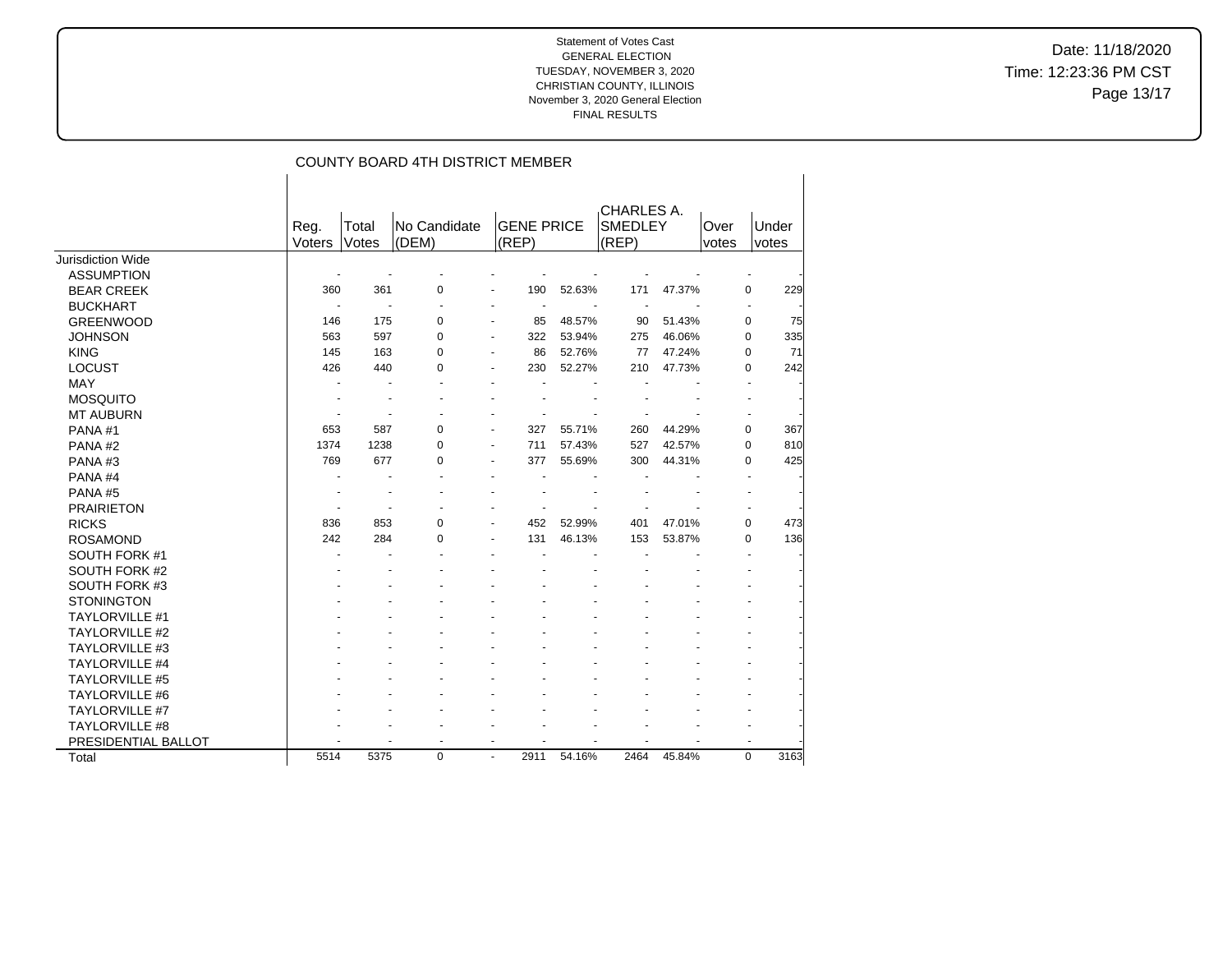|                       |        |       |                |              | BOARD OF REVIEW 3RD DISTRICT MEMBER |                          | SUPREME COURT JUDGE 5TH JUDICIAL DISTRICT<br>(KARMEIER) |      |        |       |       |                   |                   |        |             |                      |  |
|-----------------------|--------|-------|----------------|--------------|-------------------------------------|--------------------------|---------------------------------------------------------|------|--------|-------|-------|-------------------|-------------------|--------|-------------|----------------------|--|
|                       |        |       | <b>JERRY W</b> |              |                                     |                          |                                                         |      |        |       |       |                   | DAVID K.          |        |             |                      |  |
|                       | Reg.   | Total | YOUNG          |              | No Candidate                        | Over<br>Under            |                                                         |      | Reg.   | Total |       | <b>JUDY CATES</b> | <b>OVERSTREET</b> |        | <b>Over</b> | Under                |  |
|                       | Voters | Votes | (DEM)          |              | (REP)                               | votes                    | votes                                                   |      | Voters | Votes | (DEM) |                   | (REP)             |        | votes       | votes                |  |
| Jurisdiction Wide     |        |       |                |              |                                     |                          |                                                         |      |        |       |       |                   |                   |        |             |                      |  |
| <b>ASSUMPTION</b>     |        |       |                |              |                                     |                          |                                                         |      | 886    | 605   | 186   | 30.74%            | 419               | 69.26% |             | 0<br>45              |  |
| <b>BEAR CREEK</b>     |        |       |                |              |                                     |                          |                                                         |      | 360    | 279   | 84    | 30.11%            | 195               | 69.89% |             | 16<br>0              |  |
| <b>BUCKHART</b>       |        |       |                |              |                                     |                          |                                                         |      | 1255   | 934   | 276   | 29.55%            | 658               | 70.45% |             | 33<br>0              |  |
| <b>GREENWOOD</b>      |        |       |                |              |                                     |                          |                                                         |      | 146    | 113   | 17    | 15.04%            | 96                | 84.96% |             | 12<br>0              |  |
| <b>JOHNSON</b>        |        |       |                |              |                                     |                          |                                                         |      | 563    | 450   | 105   | 23.33%            | 345               | 76.67% |             | 16<br>0              |  |
| <b>KING</b>           |        |       |                |              |                                     |                          |                                                         |      | 145    | 109   | 20    | 18.35%            | 89                | 81.65% |             | 8<br>0               |  |
| <b>LOCUST</b>         |        |       |                |              |                                     |                          |                                                         |      | 426    | 330   | 104   | 31.52%            | 226               | 68.48% |             | 0<br>11              |  |
| MAY                   |        |       |                |              |                                     |                          |                                                         |      | 1295   | 1041  | 310   | 29.78%            | 731               | 70.22% |             | 55<br>$\overline{1}$ |  |
| <b>MOSQUITO</b>       |        |       |                |              |                                     |                          |                                                         |      | 270    | 211   | 46    | 21.80%            | 165               | 78.20% |             | 6<br>0               |  |
| <b>MT AUBURN</b>      |        |       |                |              |                                     |                          |                                                         |      | 684    | 519   | 144   | 27.75%            | 375               | 72.25% |             | 16<br>0              |  |
| PANA#1                |        |       |                |              |                                     |                          |                                                         |      | 653    | 461   | 155   | 33.62%            | 306               | 66.38% |             | 16<br>0              |  |
| PANA#2                |        |       |                |              |                                     |                          |                                                         |      | 1374   | 985   | 335   | 34.01%            | 650               | 65.99% |             | 39<br>0              |  |
| PANA#3                |        |       |                |              |                                     |                          |                                                         |      | 769    | 523   | 174   | 33.27%            | 349               | 66.73% |             | 28<br>0              |  |
| PANA#4                |        |       |                |              |                                     |                          |                                                         |      | 649    | 424   | 133   | 31.37%            | 291               | 68.63% |             | 23<br>0              |  |
| PANA#5                |        |       |                |              |                                     |                          |                                                         |      | 537    | 314   | 103   | 32.80%            | 211               | 67.20% |             | 21<br>0              |  |
| <b>PRAIRIETON</b>     |        |       |                |              |                                     |                          |                                                         |      | 320    | 257   | 54    | 21.01%            | 203               | 78.99% |             | 8<br>0               |  |
| <b>RICKS</b>          |        |       |                |              |                                     |                          |                                                         |      | 836    | 638   | 165   | 25.86%            | 473               | 74.14% |             | 25<br>0              |  |
| <b>ROSAMOND</b>       |        |       |                |              |                                     |                          |                                                         |      | 242    | 201   | 32    | 15.92%            | 169               | 84.08% |             | 9<br>0               |  |
| SOUTH FORK #1         | 788    | 456   | 456            | 100.00%      | 0                                   |                          | 0                                                       | 108  | 788    | 527   | 218   | 41.37%            | 309               | 58.63% |             | 37<br>0              |  |
| SOUTH FORK #2         | 460    | 247   |                | 247 100.00%  | 0                                   |                          | 0                                                       | 102  | 460    | 329   | 125   | 37.99%            | 204               | 62.01% |             | 20<br>0              |  |
| SOUTH FORK #3         | 462    | 252   |                | 252 100.00%  | $\Omega$                            |                          | $\mathbf 0$                                             | 89   | 462    | 311   | 110   | 35.37%            | 201               | 64.63% |             | 30<br>0              |  |
| <b>STONINGTON</b>     |        |       |                |              |                                     |                          |                                                         |      | 729    | 534   | 173   | 32.40%            | 361               | 67.60% |             | 30<br>0              |  |
| <b>TAYLORVILLE #1</b> |        |       |                |              |                                     |                          |                                                         |      | 911    | 608   | 215   | 35.36%            | 393               | 64.64% |             | 29<br>0              |  |
| <b>TAYLORVILLE #2</b> |        |       |                |              |                                     |                          |                                                         |      | 853    | 587   | 198   | 33.73%            | 389               | 66.27% |             | 34<br>0              |  |
| <b>TAYLORVILLE #3</b> |        |       |                |              |                                     |                          |                                                         |      | 836    | 591   | 221   | 37.39%            | 370               | 62.61% |             | 47<br>0              |  |
| <b>TAYLORVILLE #4</b> | 1406   | 731   | 731            | 100.00%      | 0                                   |                          | 0                                                       | 276  | 1406   | 934   | 326   | 34.90%            | 608               | 65.10% |             | 73<br>0              |  |
| <b>TAYLORVILLE #5</b> | 1342   | 721   |                | 721 100.00%  | $\mathbf 0$                         |                          | $\Omega$                                                | 222  | 1342   | 889   | 338   | 38.02%            | 551               | 61.98% |             | 54<br>0              |  |
| <b>TAYLORVILLE #6</b> | 905    | 462   |                | 462 100.00%  | 0                                   |                          | 0                                                       | 142  | 905    | 563   | 214   | 38.01%            | 349               | 61.99% |             | 0<br>41              |  |
| <b>TAYLORVILLE #7</b> | 848    | 412   |                | 412 100.00%  | 0                                   |                          | $\mathbf 0$                                             | 158  | 848    | 529   | 228   | 43.10%            | 301               | 56.90% |             | 40<br>1              |  |
| <b>TAYLORVILLE #8</b> | 985    | 510   |                | 510 100.00%  | 0                                   |                          | $\mathbf 0$                                             | 198  | 985    | 676   | 225   | 33.28%            | 451               | 66.72% |             | 32<br>0              |  |
| PRESIDENTIAL BALLOT   |        |       |                |              | $\blacksquare$                      | $\overline{\phantom{a}}$ |                                                         |      |        | ÷     |       |                   |                   |        |             |                      |  |
| Total                 | 7196   | 3791  |                | 3791 100.00% | $\Omega$                            |                          | $\Omega$                                                | 1295 | 21935  | 15472 | 5034  | 32.54%            | 10438             | 67.46% |             | 2<br>854             |  |
|                       |        |       |                |              |                                     |                          |                                                         |      |        |       |       |                   |                   |        |             |                      |  |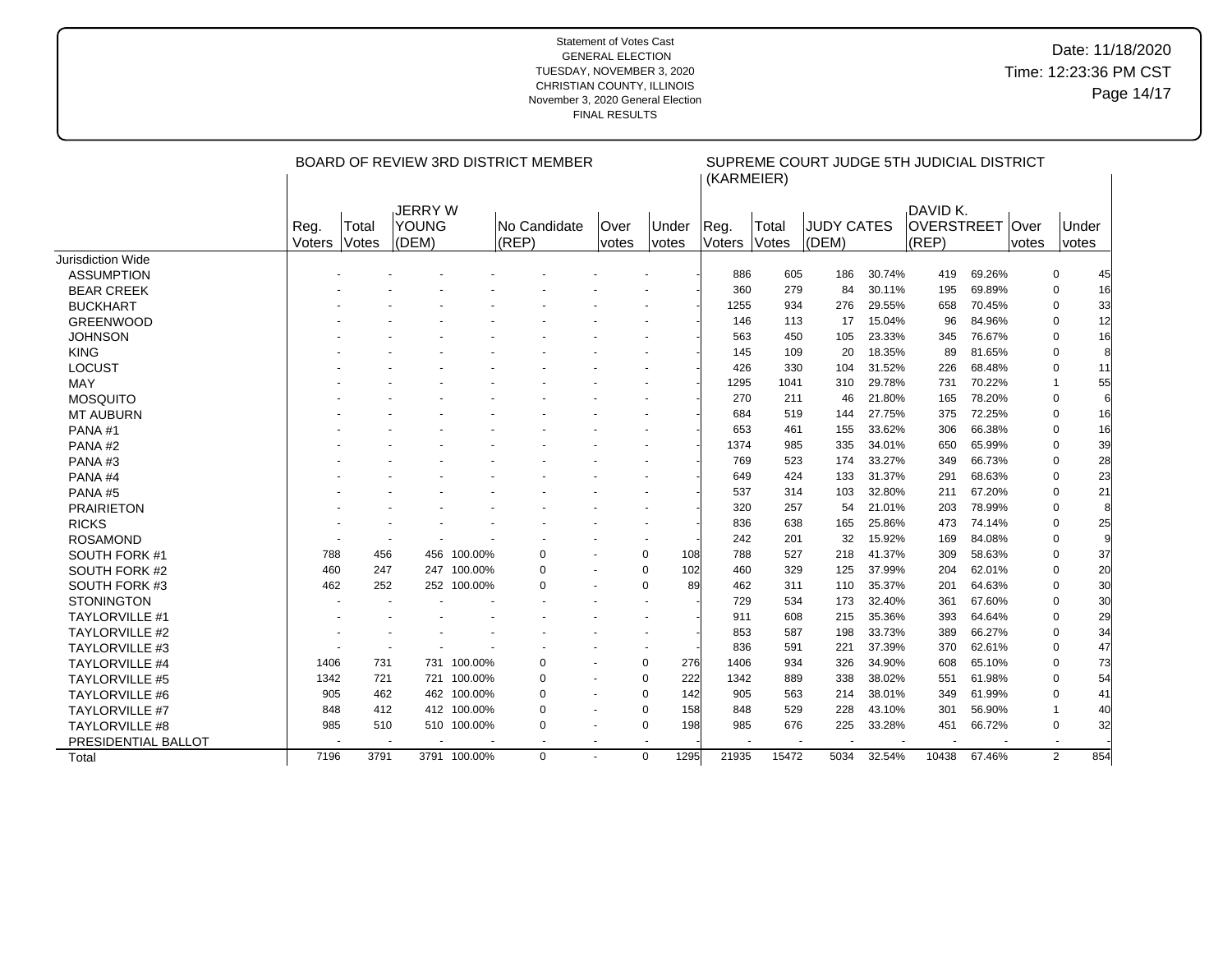|                       | (CHAPMAN)      |                | APPELLATE COURT JUDGE 5TH JUDICIAL DISTRICT |        |                                           |        |                       | <b>RETAIN THOMAS WELCH</b>   |                |                |            |        |            |        |               |                     |  |  |
|-----------------------|----------------|----------------|---------------------------------------------|--------|-------------------------------------------|--------|-----------------------|------------------------------|----------------|----------------|------------|--------|------------|--------|---------------|---------------------|--|--|
|                       | Reg.<br>Voters | Total<br>Votes | (DEM)                                       |        | SARAH SMITH  MARK M.<br><b>BOIE (REP)</b> |        | lOver<br><i>votes</i> | <b>Under</b><br><i>votes</i> | Reg.<br>Voters | Total<br>Votes | <b>YES</b> |        | <b>INO</b> |        | Over<br>votes | Under<br>votes      |  |  |
| Jurisdiction Wide     |                |                |                                             |        |                                           |        |                       |                              |                |                |            |        |            |        |               |                     |  |  |
| <b>ASSUMPTION</b>     | 886            | 598            | 193                                         | 32.27% | 405                                       | 67.73% |                       | 0                            | 52<br>886      | 546            | 427        | 78.21% | 119        | 21.79% |               | 104<br>0            |  |  |
| <b>BEAR CREEK</b>     | 360            | 271            | 92                                          | 33.95% | 179                                       | 66.05% |                       | 0                            | 24<br>360      | 248            | 213        | 85.89% | 35         | 14.11% |               | 47<br>0             |  |  |
| <b>BUCKHART</b>       | 1255           | 920            | 284                                         | 30.87% | 636                                       | 69.13% |                       | 0                            | 47<br>1255     | 846            | 687        | 81.21% | 159        | 18.79% |               | 120<br>$\mathbf{1}$ |  |  |
| <b>GREENWOOD</b>      | 146            | 106            | 18                                          | 16.98% | 88                                        | 83.02% |                       | 0                            | 19<br>146      | 90             | 69         | 76.67% | 21         | 23.33% |               | 35<br>0             |  |  |
| <b>JOHNSON</b>        | 563            | 441            | 105                                         | 23.81% | 336                                       | 76.19% |                       | 0                            | 25<br>563      | 384            | 310        | 80.73% | 74         | 19.27% |               | 82<br>$\mathbf 0$   |  |  |
| <b>KING</b>           | 145            | 109            | 22                                          | 20.18% | 87                                        | 79.82% |                       | 0                            | 145            | 101            | 77         | 76.24% | 24         | 23.76% |               | 0<br>16             |  |  |
| <b>LOCUST</b>         | 426            | 323            | 99                                          | 30.65% | 224                                       | 69.35% |                       | $\mathbf 0$                  | 18<br>426      | 298            | 224        | 75.17% | 74         | 24.83% |               | 43<br>0             |  |  |
| MAY                   | 1295           | 1032           | 332                                         | 32.17% | 700                                       | 67.83% |                       | $\Omega$                     | 65<br>1295     | 930            | 740        | 79.57% | 190        | 20.43% |               | 166<br>$\mathbf{1}$ |  |  |
| <b>MOSQUITO</b>       | 270            | 209            | 49                                          | 23.44% | 160                                       | 76.56% |                       | 0                            | 8<br>270       | 190            | 149        | 78.42% | 41         | 21.58% |               | 27<br>0             |  |  |
| <b>MT AUBURN</b>      | 684            | 506            | 149                                         | 29.45% | 357                                       | 70.55% |                       | 0                            | 29<br>684      | 433            | 344        | 79.45% | 89         | 20.55% |               | 102<br>$\mathbf 0$  |  |  |
| PANA#1                | 653            | 454            | 153                                         | 33.70% | 301                                       | 66.30% |                       | 0                            | 23<br>653      | 411            | 324        | 78.83% | 87         | 21.17% |               | 66<br>0             |  |  |
| PANA#2                | 1374           | 969            | 321                                         | 33.13% | 648                                       | 66.87% |                       | 0                            | 55<br>1374     | 888            | 698        | 78.60% | 190        | 21.40% |               | 136<br>0            |  |  |
| PANA#3                | 769            | 512            | 179                                         | 34.96% | 333                                       | 65.04% |                       | 0                            | 39<br>769      | 478            | 371        | 77.62% | 107        | 22.38% |               | 73<br>$\mathbf 0$   |  |  |
| PANA#4                | 649            | 414            | 139                                         | 33.57% | 275                                       | 66.43% |                       | 0                            | 33<br>649      | 370            | 302        | 81.62% | 68         | 18.38% |               | 77<br>0             |  |  |
| PANA#5                | 537            | 309            | 105                                         | 33.98% | 204                                       | 66.02% |                       | 0                            | 26<br>537      | 279            | 223        | 79.93% | 56         | 20.07% |               | 55<br>$\mathbf 1$   |  |  |
| <b>PRAIRIETON</b>     | 320            | 253            | 51                                          | 20.16% | 202                                       | 79.84% |                       | 0                            | 12<br>320      | 239            | 192        | 80.33% | 47         | 19.67% |               | 26<br>0             |  |  |
| <b>RICKS</b>          | 836            | 628            | 198                                         | 31.53% | 430                                       | 68.47% |                       | $\mathbf 1$                  | 34<br>836      | 588            | 468        | 79.59% | 120        | 20.41% |               | 75<br>0             |  |  |
| <b>ROSAMOND</b>       | 242            | 200            | 31                                          | 15.50% | 169                                       | 84.50% |                       | $\Omega$                     | 10<br>242      | 181            | 134        | 74.03% | 47         | 25.97% |               | 28<br>$\mathbf 1$   |  |  |
| SOUTH FORK #1         | 788            | 526            | 222                                         | 42.21% | 304                                       | 57.79% |                       | $\Omega$                     | 38<br>788      | 483            | 387        | 80.12% | 96         | 19.88% |               | 81<br>0             |  |  |
| SOUTH FORK #2         | 460            | 331            | 119                                         | 35.95% | 212                                       | 64.05% |                       | 0                            | 18<br>460      | 299            | 233        | 77.93% | 66         | 22.07% |               | 50<br>0             |  |  |
| SOUTH FORK #3         | 462            | 307            | 109                                         | 35.50% | 198                                       | 64.50% |                       | 0                            | 34<br>462      | 272            | 213        | 78.31% | 59         | 21.69% |               | 68<br>$\mathbf 1$   |  |  |
| <b>STONINGTON</b>     | 729            | 527            | 184                                         | 34.91% | 343                                       | 65.09% |                       | $\Omega$                     | 37<br>729      | 490            | 402        | 82.04% | 88         | 17.96% |               | 74<br>$\mathbf 0$   |  |  |
| <b>TAYLORVILLE #1</b> | 911            | 604            | 223                                         | 36.92% | 381                                       | 63.08% |                       | 0                            | 33<br>911      | 571            | 473        | 82.84% | 98         | 17.16% |               | 0<br>66             |  |  |
| <b>TAYLORVILLE #2</b> | 853            | 578            | 207                                         | 35.81% | 371                                       | 64.19% |                       | 0                            | 43<br>853      | 529            | 429        | 81.10% | 100        | 18.90% |               | 92<br>0             |  |  |
| <b>TAYLORVILLE #3</b> | 836            | 581            | 236                                         | 40.62% | 345                                       | 59.38% |                       | 0                            | 57<br>836      | 540            | 428        | 79.26% | 112        | 20.74% |               | 98<br>0             |  |  |
| <b>TAYLORVILLE #4</b> | 1406           | 918            | 326                                         | 35.51% | 592                                       | 64.49% |                       | 0                            | 89<br>1406     | 856            | 694        | 81.07% | 162        | 18.93% |               | 151<br>0            |  |  |
| <b>TAYLORVILLE #5</b> | 1342           | 882            | 336                                         | 38.10% | 546                                       | 61.90% |                       | 0                            | 61<br>1342     | 815            | 657        | 80.61% | 158        | 19.39% |               | 128<br>0            |  |  |
| <b>TAYLORVILLE #6</b> | 905            | 551            | 220                                         | 39.93% | 331                                       | 60.07% |                       | $\Omega$                     | 53<br>905      | 511            | 413        | 80.82% | 98         | 19.18% |               | 93<br>0             |  |  |
| <b>TAYLORVILLE #7</b> | 848            | 520            | 217                                         | 41.73% | 303                                       | 58.27% |                       | 0                            | 50<br>848      | 463            | 367        | 79.27% | 96         | 20.73% |               | 107<br>0            |  |  |
| <b>TAYLORVILLE #8</b> | 985            | 668            | 235                                         | 35.18% | 433                                       | 64.82% |                       | 0                            | 40<br>985      | 589            | 477        | 80.98% | 112        | 19.02% |               | 118<br>$\mathbf{1}$ |  |  |
| PRESIDENTIAL BALLOT   |                |                |                                             |        |                                           |        |                       |                              |                |                |            |        |            |        |               | $\blacksquare$      |  |  |
| Total                 | 21935          | 15247          | 5154                                        | 33.80% | 10093                                     | 66.20% |                       | 1080<br>$\mathbf{1}$         | 21935          | 13918          | 11125      | 79.93% | 2793       | 20.07% |               | 6<br>2404           |  |  |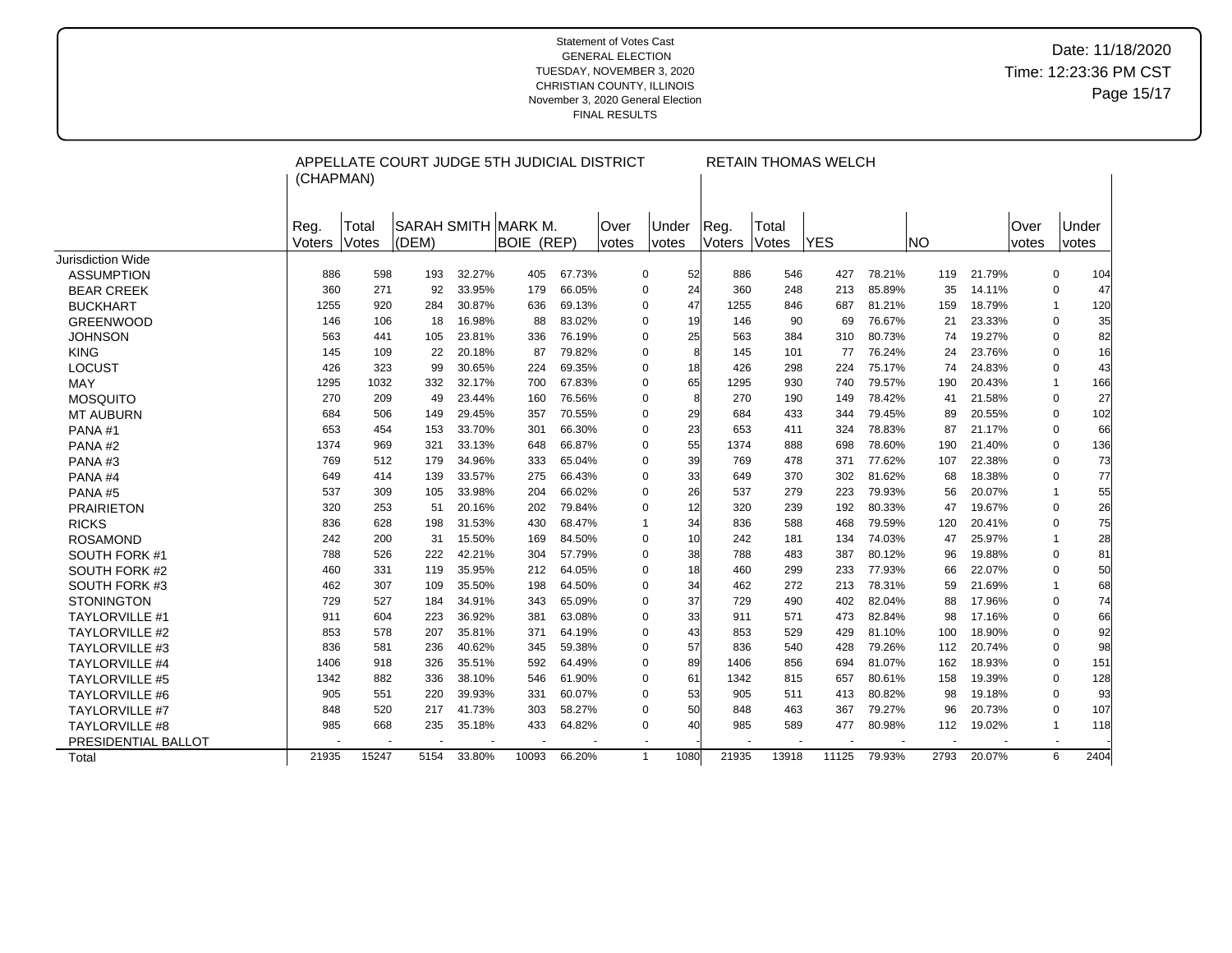|                       |        |       | RETAIN STANLEY BRANDMEYER |        |           |        |       | RETAIN JAMES L. ROBERTS |           |       |            |        |           |        |       |                      |  |
|-----------------------|--------|-------|---------------------------|--------|-----------|--------|-------|-------------------------|-----------|-------|------------|--------|-----------|--------|-------|----------------------|--|
|                       |        |       |                           |        |           |        |       |                         |           |       |            |        |           |        |       |                      |  |
|                       | Reg.   | Total |                           |        |           |        | Over  | Under                   | Reg.      | Total |            |        |           |        | Over  | Under                |  |
|                       | Voters | Votes | <b>YES</b>                |        | <b>NO</b> |        | votes | votes                   | Voters    | Votes | <b>YES</b> |        | <b>NO</b> |        | votes | votes                |  |
| Jurisdiction Wide     | 886    | 550   | 432                       | 78.55% | 118       | 21.45% |       | $\mathbf 0$<br>100      | 886       | 551   | 437        | 79.31% | 114       | 20.69% |       | $\mathbf 0$          |  |
| <b>ASSUMPTION</b>     |        |       |                           | 85.66% |           |        |       | 51<br>$\Omega$          |           |       |            |        |           |        |       | 99                   |  |
| <b>BEAR CREEK</b>     | 360    | 244   | 209                       |        | 35        | 14.34% |       |                         | 360       | 247   | 209        | 84.62% | 38        | 15.38% |       | 48<br>0              |  |
| <b>BUCKHART</b>       | 1255   | 844   | 690                       | 81.75% | 154       | 18.25% |       | 123<br>$\Omega$         | 1255      | 842   | 691        | 82.07% | 151       | 17.93% |       | 125<br>0             |  |
| <b>GREENWOOD</b>      | 146    | 92    | 69                        | 75.00% | 23        | 25.00% |       | $\Omega$                | 33<br>146 | 93    | 75         | 80.65% | 18        | 19.35% |       | 32<br>0              |  |
| <b>JOHNSON</b>        | 563    | 386   | 314                       | 81.35% | 72        | 18.65% |       | $\Omega$                | 80<br>563 | 386   | 309        | 80.05% | 77        | 19.95% |       | 80<br>0              |  |
| <b>KING</b>           | 145    | 99    | 78                        | 78.79% | 21        | 21.21% |       | $\mathbf 0$             | 18<br>145 | 99    | 79         | 79.80% | 20        | 20.20% |       | 18<br>0              |  |
| <b>LOCUST</b>         | 426    | 295   | 229                       | 77.63% | 66        | 22.37% |       | $\Omega$                | 46<br>426 | 296   | 232        | 78.38% | 64        | 21.62% |       | 44<br>$\mathbf{1}$   |  |
| MAY                   | 1295   | 919   | 747                       | 81.28% | 172       | 18.72% |       | 177<br>$\mathbf{1}$     | 1295      | 922   | 748        | 81.13% | 174       | 18.87% |       | 175<br>0             |  |
| <b>MOSQUITO</b>       | 270    | 192   | 155                       | 80.73% | 37        | 19.27% |       | 0<br>25                 | 270       | 188   | 151        | 80.32% | 37        | 19.68% |       | 29<br>0              |  |
| <b>MT AUBURN</b>      | 684    | 430   | 345                       | 80.23% | 85        | 19.77% |       | 105<br>$\mathbf 0$      | 684       | 432   | 339        | 78.47% | 93        | 21.53% |       | 103<br>$\mathbf 0$   |  |
| PANA#1                | 653    | 409   | 319                       | 78.00% | 90        | 22.00% |       | $\Omega$<br>68          | 653       | 410   | 321        | 78.29% | 89        | 21.71% |       | 67<br>0              |  |
| PANA <sub>#2</sub>    | 1374   | 886   | 694                       | 78.33% | 192       | 21.67% |       | 138<br>0                | 1374      | 887   | 689        | 77.68% | 198       | 22.32% |       | 137<br>0             |  |
| PANA#3                | 769    | 473   | 373                       | 78.86% | 100       | 21.14% |       | 0                       | 78<br>769 | 473   | 370        | 78.22% | 103       | 21.78% |       | 78<br>0              |  |
| PANA#4                | 649    | 370   | 305                       | 82.43% | 65        | 17.57% |       | 77<br>$\Omega$          | 649       | 366   | 307        | 83.88% | 59        | 16.12% |       | 81<br>0              |  |
| PANA#5                | 537    | 276   | 225                       | 81.52% | 51        | 18.48% |       | $\overline{1}$          | 58<br>537 | 276   | 225        | 81.52% | 51        | 18.48% |       | 59<br>0              |  |
| <b>PRAIRIETON</b>     | 320    | 235   | 186                       | 79.15% | 49        | 20.85% |       | 0                       | 30<br>320 | 234   | 189        | 80.77% | 45        | 19.23% |       | 31<br>0              |  |
| <b>RICKS</b>          | 836    | 583   | 478                       | 81.99% | 105       | 18.01% |       | 0                       | 80<br>836 | 580   | 471        | 81.21% | 109       | 18.79% |       | 83<br>0              |  |
| <b>ROSAMOND</b>       | 242    | 181   | 133                       | 73.48% | 48        | 26.52% |       | 0                       | 29<br>242 | 179   | 141        | 78.77% | 38        | 21.23% |       | 31<br>0              |  |
| SOUTH FORK #1         | 788    | 482   | 385                       | 79.88% | 97        | 20.12% |       | $\Omega$                | 82<br>788 | 480   | 383        | 79.79% | 97        | 20.21% |       | 0<br>84              |  |
| <b>SOUTH FORK #2</b>  | 460    | 298   | 230                       | 77.18% | 68        | 22.82% |       | 51<br>$\Omega$          | 460       | 296   | 229        | 77.36% | 67        | 22.64% |       | 53<br>0              |  |
| SOUTH FORK #3         | 462    | 272   | 211                       | 77.57% | 61        | 22.43% |       | $\Omega$                | 69<br>462 | 273   | 213        | 78.02% | 60        | 21.98% |       | 68<br>0              |  |
| <b>STONINGTON</b>     | 729    | 490   | 398                       | 81.22% | 92        | 18.78% |       | $\Omega$                | 74<br>729 | 491   | 409        | 83.30% | 82        | 16.70% |       | 73<br>0              |  |
| <b>TAYLORVILLE #1</b> | 911    | 572   | 469                       | 81.99% | 103       | 18.01% |       | $\Omega$                | 65<br>911 | 575   | 472        | 82.09% | 103       | 17.91% |       | 62<br>0              |  |
| <b>TAYLORVILLE #2</b> | 853    | 528   | 435                       | 82.39% | 93        | 17.61% |       | -1                      | 92<br>853 | 527   | 440        | 83.49% | 87        | 16.51% |       | 94<br>0              |  |
| <b>TAYLORVILLE #3</b> | 836    | 531   | 420                       | 79.10% | 111       | 20.90% |       | $\mathbf 0$<br>107      | 836       | 536   | 432        | 80.60% | 104       | 19.40% |       | 102<br>0             |  |
| <b>TAYLORVILLE #4</b> | 1406   | 844   | 684                       | 81.04% | 160       | 18.96% |       | 0<br>163                | 1406      | 844   | 691        | 81.87% | 153       | 18.13% |       | 163<br>0             |  |
| <b>TAYLORVILLE #5</b> | 1342   | 805   | 642                       | 79.75% | 163       | 20.25% |       | $\overline{2}$<br>136   | 1342      | 808   | 648        | 80.20% | 160       | 19.80% |       | 135<br>0             |  |
| <b>TAYLORVILLE #6</b> | 905    | 508   | 413                       | 81.30% | 95        | 18.70% |       | 0<br>96                 | 905       | 509   | 420        | 82.51% | 89        | 17.49% |       | 95<br>0              |  |
| <b>TAYLORVILLE #7</b> | 848    | 462   | 359                       | 77.71% | 103       | 22.29% |       | $\Omega$<br>108         | 848       | 463   | 365        | 78.83% | 98        | 21.17% |       | 107<br>0             |  |
| <b>TAYLORVILLE #8</b> | 985    | 587   | 466                       | 79.39% | 121       | 20.61% |       | 121<br>0                | 985       | 588   | 476        | 80.95% | 112       | 19.05% |       | 120<br>0             |  |
| PRESIDENTIAL BALLOT   |        |       |                           |        |           |        |       |                         |           |       |            |        |           |        |       | $\overline{a}$       |  |
| Total                 | 21935  | 13843 | 11093                     | 80.13% | 2750      | 19.87% |       | 5<br>2480               | 21935     | 13851 | 11161      | 80.58% | 2690      | 19.42% |       | $\mathbf{1}$<br>2476 |  |